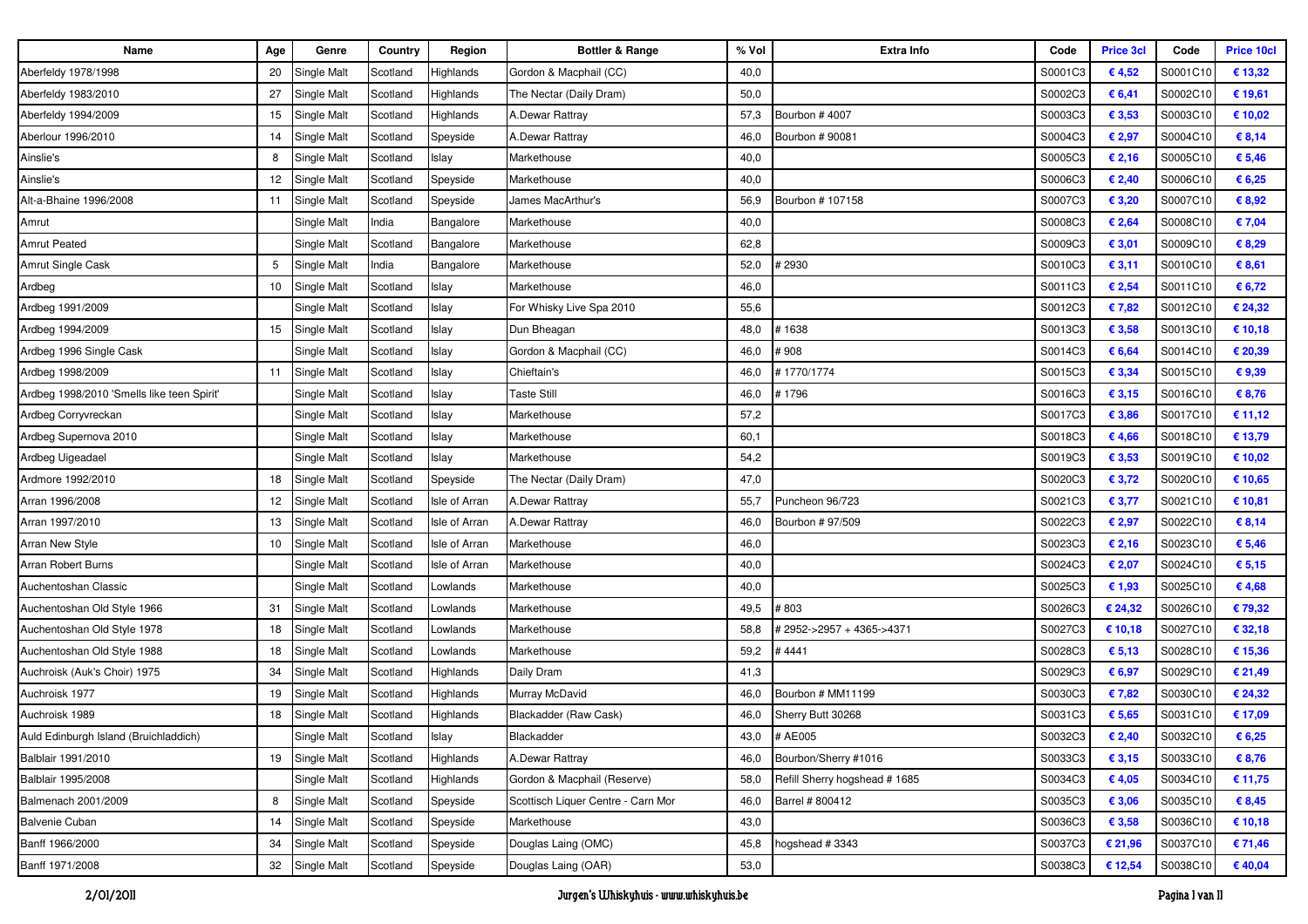| Name                              | Age              | Genre                 | Country  | Region    | <b>Bottler &amp; Range</b>         | % Vol | <b>Extra Info</b>                     | Code    | <b>Price 3cl</b> | Code     | <b>Price 10cl</b> |
|-----------------------------------|------------------|-----------------------|----------|-----------|------------------------------------|-------|---------------------------------------|---------|------------------|----------|-------------------|
| Banff 1972/2008                   | 33               | Single Malt           | Scotland | Speyside  | Jim McEwans (Celtic Heartlands)    | 48,1  |                                       | S0039C3 | € 14,89          | S0039C10 | €47,89            |
| Banff 1974/1998                   | 24               | Single Malt           | Scotland | Speyside  | Gordon & Macphail (CC)             | 40,0  |                                       | S0040C3 | € 5,94           | S0040C10 | € 18,04           |
| Banff 1975/2007                   | 31               | Single Malt           | Scotland | Speyside  | Signatory Vintage (CC)             | 43,0  | ogshead #3343                         | S0041C3 | € 6,88           | S0041C10 | € 21,18           |
| Banff 1975/2008                   | 32               | Single Malt           | Scotland | Speyside  | Douglas Laing (OMC)                | 50,0  | Refill hogshead #3971                 | S0042C3 | € 7,49           | S0042C10 | € 23,22           |
| Banff 1975/2010                   | 34               | Single Malt           | Scotland | Speyside  | A.Dewar Rattray                    | 44,1  | Bourbon #3354                         | S0043C3 | € 8,76           | S0043C10 | € 27,46           |
| Banff 1976/2001                   | 24               | Single Malt           | Scotland | Speyside  | Signatory Vintage (Dumpy)          | 55,8  | # 2251                                | S0044C3 | € 10,18          | S0044C10 | € 32,18           |
| Banff 1978/2004                   | 26               | Single Malt           | Scotland | Speyside  | Chieftain's                        | 46,0  | Sherry wood #3771                     | S0045C3 | € 7,82           | S0045C10 | € 24,32           |
| <b>Banff 1980</b>                 | 28               | Single Malt           | Scotland | Speyside  | Signatory Vintage (CC)             | 54,5  | ogshead # 2918                        | S0046C3 | € 6,64           | S0046C10 | € 20,39           |
| <b>Banff 1982</b>                 | 21               | Single Malt           | Scotland | Speyside  | Rare Malt                          | 57,1  |                                       | S0047C3 | € 8,29           | S0047C10 | € 25,89           |
| Belgian Owl                       | 4                | <b>Single Malt</b>    | Belgium  |           | Markethouse                        | 46,0  |                                       | S0048C3 | € 3,52           | S0048C10 | € 9,99            |
| Ben Bracken                       | 12               | Single Malt           | Scotland | Highlands | Markethouse                        | 40,0  | Famnavulin?                           | S0049C3 | € 2,16           | S0049C10 | € 5,46            |
| <b>Ben Nevis</b>                  | 10               | Single Malt           | Scotland | Highlands | Markethouse                        | 46,0  |                                       | S0050C3 | € 2,64           | S0050C10 | € 7,04            |
| Ben Nevis 1993/2007               | 14               | Single Malt           | Scotland | Highlands | Signatory Vintage (UCF)            | 46,0  | sherry butt # 2686                    | S0051C3 | € 2,92           | S0051C10 | € 7,98            |
| Ben Nevis 1996/2009               | 13               | Single Malt           | Scotland | Highlands | Kintra                             | 56,0  | Bourbon # cm141                       | S0052C3 | € 3,20           | S0052C10 | \$8,92            |
| Ben Nevis 1997/2009               | 12               | <b>Single Malt</b>    | Scotland | Highlands | Scottisch Liquer Centre - Carn Mor | 46,0  | Hogshead # 252                        | S0053C3 | € 3,39           | S0053C10 | € 9,55            |
| Ben Nevis 1998/2008               | 10               | Single Malt           | Scotland | Highlands | James MacArthur's                  | 57,9  | Bourbon #172                          | S0054C3 | € 3,39           | S0054C10 | € 9,55            |
| Benriach 1976/2010                | 33               | Single Malt           | Scotland | Speyside  | Markethouse                        | 53,2  | logshead # 8795                       | S0055C3 | € 13,48          | S0055C10 | €43,18            |
| Benriach 1985/2009                | 24               | Single Malt           | Scotland | Speyside  | <b>Bladnoch Forum</b>              | 49,7  | # 5492                                | S0056C3 | € 4,99           | S0056C10 | € 14,89           |
| Benriach 1981/1997                | 16               | Single Malt           | Scotland | Speyside  | Gordon & Macphail (CC)             | 40,0  |                                       | S0057C3 | € 5,46           | S0057C10 | € 16,46           |
| Benriach 1985/2009                | 24               | <b>Single Malt</b>    | Scotland | Speyside  | Scottisch Liquer Centre - Carn Mor | 46,0  | <b>Barrel # 5494</b>                  | S0058C3 | € 4,71           | S0058C10 | € 13,95           |
| Benriach 1991/2010                | 19               | Single Malt           | Scotland | Speyside  | A.Dewar Rattray                    | 46,0  | Bourbon Barrel # 110682               | S0059C3 | € 2,97           | S0059C10 | € 8,14            |
| Benriach 1994/2008 Heavily Peated | 13               | Single Malt           | Scotland | Speyside  | Signatory Vintage (UCF)            | 46,0  | 10gshead # 1695 + 96                  | S0060C3 | € 2,54           | S0060C10 | € 6,72            |
| Benriach 1997/2009                | 11               | <b>Single Malt</b>    | Scotland | Speyside  | Markethouse                        | 46,0  | Bourbon Barrel # 83038                | S0061C3 | € 4,29           | S0061C10 | € 12,54           |
| Benriach Heart of Speyside        |                  | Single Malt           | Scotland | Speyside  | Markethouse                        | 40,0  |                                       | S0062C3 | € 1,98           | S0062C10 | €4,84             |
| <b>Benriach Madernissis</b>       | 13               | <b>Single Malt</b>    | Scotland | Speyside  | Markethouse                        | 46,0  |                                       | S0063C3 | € 2,82           | S0063C10 | € 7,66            |
| <b>Benriach Sauternes</b>         | 16               | Single Malt           | Scotland | Speyside  | Markethouse                        | 46,0  |                                       | S0064C3 | € 3,25           | S0064C10 | € 9,08            |
| Benrinnes 1981                    | 19               | Single Malt           | Scotland | Speyside  | Douglas Laing (OMC)                | 50,0  | Sherry cask                           | S0065C3 | € 5,46           | S0065C10 | € 16,46           |
| Benrinnes 2002/2009               |                  | <b>Single Malt</b>    | Scotland | Speyside  | Scottisch Liquer Centre - Carn Mor | 46,0  | logshead #5                           | S0066C3 | € 2,90           | S0066C10 | € 7,90            |
| Benromach                         | 10               | <b>Single Malt</b>    | Scotland | Speyside  | Markethouse                        | 43,0  |                                       | S0067C3 | € 2,40           | S0067C10 | 6,25              |
| Benromach 1978 Rare Malt          | 19               | Single Malt           | Scotland | Speyside  | Markethouse                        | 63,8  |                                       | S0068C3 | € 8,76           | S0068C10 | € 27,46           |
| Benromach Organic                 |                  | Single Malt           | Scotland | Speyside  | Markethouse                        | 43,0  |                                       | S0069C3 | € 2,64           | S0069C10 | € 7,04            |
| <b>Big Peat</b>                   |                  | Blended Malt Scotland |          | Islay     | Douglas Laing                      | 46,0  | Ardbeg, Caol Ila, Bowmore, Port Ellen | S0070C3 | € 2,64           | S0070C10 | € 7,04            |
| <b>Black Bull</b>                 | 12 <sup>12</sup> | Blend                 | Scotland |           | Duncan Taylor                      | 50,0  |                                       | S0071C3 | € 2,54           | S0071C10 | € 6,72            |
| Bladnoch                          | 10 <sup>1</sup>  | Single Malt           | Scotland | Lowlands  | James MacArthur's                  | 43,0  |                                       | S0072C3 | € 4,29           | S0072C10 | € 12,54           |
| <b>Blair Athol 1974/2007</b>      |                  | Single Malt           | Scotland | Highlands | Berry Bros                         | 46,0  | #8818                                 | S0073C3 | € 9,00           | S0073C10 | € 28,25           |
| <b>Blanton's Original</b>         |                  | Bourbon               | America  |           | Markethouse                        | 46,5  |                                       | S0074C3 | € 2,26           | S0074C10 | € 5,78            |
| Bowmore 1980                      | 28               | Single Malt           | Scotland | Islay     | Signatory Vintage (CC)             | 45,9  | bourbon barrel # $7844 + 8045$        | S0075C3 | € 6,41           | S0075C10 | € 19,61           |
| Bowmore 1985/2007                 | 21               | Single Malt           | Scotland | Islay     | The Single Malts of Scotland       | 59,0  | #34027                                | S0076C3 | €4,80            | S0076C10 | € 14,26           |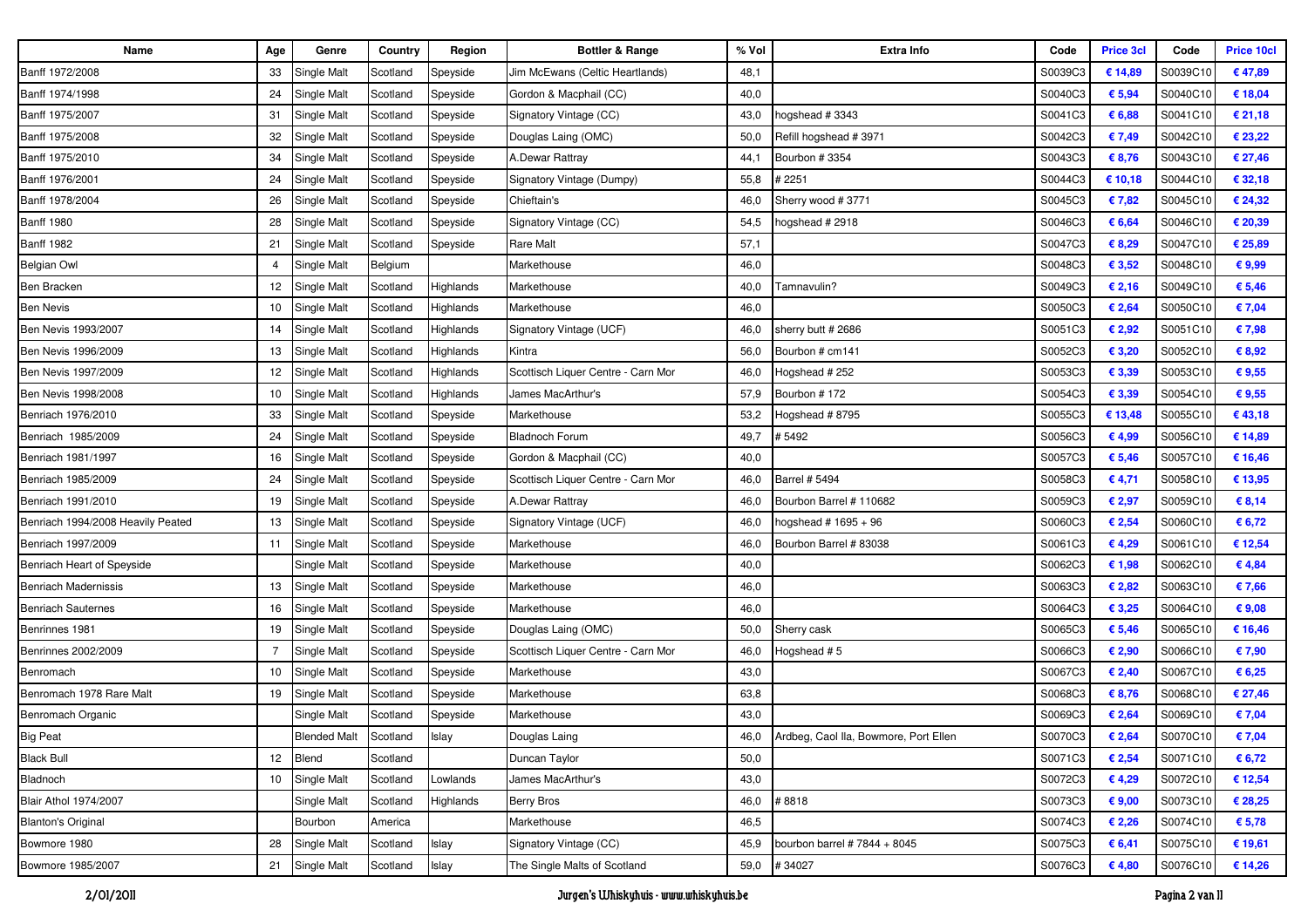| Name                                      | Age             | Genre              | Country  | Region    | Bottler & Range                     | % Vol | <b>Extra Info</b>          | Code    | <b>Price 3cl</b> | Code     | <b>Price 10cl</b> |
|-------------------------------------------|-----------------|--------------------|----------|-----------|-------------------------------------|-------|----------------------------|---------|------------------|----------|-------------------|
| Bowmore 1990/2010                         | 20              | Single Malt        | Scotland | Islay     | A.Dewar Rattray                     | 50,2  | 1st fill Bourbon # 272     | S0077C3 | €4,43            | S0077C10 | € 13,01           |
| Bowmore 1991/2009                         | 18              | Single Malt        | Scotland | Islay     | The Whisky Castle (Cask Collection) | 55,8  | 2058 #                     | S0078C3 | € 5,46           | S0078C10 | € 16,46           |
| Bowmore 1992/2003 Cask Sample             |                 | Single Malt        | Scotland | Islay     | Signatory Vintage (CC)              | 54,2  | #4224                      | S0079C3 | €4,71            | S0079C10 | € 13,95           |
| Bowmore 1995/2010                         | 15              | Single Malt        | Scotland | Islay     | The Nectar (Daily Dram)             | 46,0  |                            | S0080C3 | € 3,81           | S0080C10 | € 10,96           |
| Bowmore 1995/2010 Amazing Casks           |                 | Single Malt        | Scotland | Islay     | Malts of Scotland                   | 56,4  | Bourbon Barrel #177        | S0081C3 | € 4,99           | S0081C10 | € 14,89           |
| Bowmore 1998/2007                         | 9               | Single Malt        | Scotland | Islay     | Alchemist                           | 46,0  |                            | S0082C3 | € 3,30           | S0082C10 | €9,24             |
| Bowmore 2000/2009                         |                 | Single Malt        | Scotland | Islay     | <b>Berry Bros</b>                   | 58,7  | 20171                      | S0083C3 | € 3,11           | S0083C10 | € 8,61            |
| Bowmore 2000/2009                         |                 | Single Malt        | Scotland | Islay     | Malts of Scotland                   | 60,1  | Bourbon #80026             | S0084C3 | € 3,11           | S0084C10 | € 8,61            |
| Bowmore 2000/2010                         | 10              | Single Malt        | Scotland | Islay     | James MacArthur's                   | 45,0  | #20090                     | S0085C3 | € 2,87           | S0085C10 | €7,82             |
| Bowmore 2003/2010                         |                 | Single Malt        | Scotland | Islay     | The Ultimate                        | 46,0  | #8/0226                    | S0086C3 | € 2,16           | S0086C10 | € 5,46            |
| <b>Bowmore Surf</b>                       |                 | Single Malt        | Scotland | Islay     | Markethouse                         | 40,0  |                            | S0087C3 | € 2,16           | S0087C10 | € 5,46            |
| <b>Bowmore Tempest</b>                    | 10              | Single Malt        | Scotland | Islay     | Markethouse                         | 55,3  | batch 1                    | S0088C3 | € 2,92           | S0088C10 | €7,98             |
| Braes of Glenlivet 1989/2009              | 20              | Single Malt        | Scotland | Speyside  | Scottisch Liquer Centre - Carn Mor  | 46,0  | Hogshead #997              | S0089C3 | €4,38            | S0089C10 | € 12,85           |
| Braeval 1996                              | 12              | Single Malt        | Scotland | Speyside  | Blackadder (Raw Cask)               | 57,3  | Sherry butt #4904          | S0090C3 | € 3,81           | S0090C10 | € 10,96           |
| Brora 1981 for LMDW                       | 21              | Single Malt        | Scotland | Highlands | Signatory Vintage (SFTC)            | 58,3  | Refill Sherry butt # 1588  | S0091C3 | € 13,95          | S0091C10 | €44,75            |
| Brora 1982/2008                           |                 | Single Malt        | Scotland | Highlands | Gordon & Macphail (CC)              | 43,0  |                            | S0092C3 | € 6,64           | S0092C10 | € 20,39           |
| Brora 8th Release / 2009                  | 30              | Single Malt        | Scotland | Highlands | Markethouse                         | 53,2  |                            | S0093C3 | € 15,36          | S0093C10 | €49,46            |
| Bruichladdich 1989/2008                   | 18              | Single Malt        | Scotland | Islay     | Signatory Vintage (UCF)             | 46,0  | 10gshead # 70 + 71         | S0094C3 | € 3,44           | S0094C10 | € 9,71            |
| Bruichladdich 1993/2006                   | 12              | Single Malt        | Scotland | Islay     | Alchemist                           | 46,0  |                            | S0095C3 | € 3,34           | S0095C10 | €9,39             |
| Bruichladdich Links 1                     |                 | Single Malt        | Scotland | Islay     | Markethouse                         | 46,0  |                            | S0096C3 | € 2,27           | S0096C10 | € 5,81            |
| <b>Bruichladdich Margaux</b>              | 16              | Single Malt        | Scotland | Islay     | Markethouse                         | 46,0  |                            | S0097C3 | € 3,34           | S0097C10 | €9,39             |
| Bruichladdich Paulliac 1 (Lafite)         | 16              | Single Malt        | Scotland | Islay     | Markethouse                         | 46,0  |                            | S0098C3 | € 3,34           | S0098C10 | € 9,39            |
| Bruichladdich Paulliac 2 (Latour)         | 16              | Single Malt        | Scotland | Islay     | Markethouse                         | 46,0  |                            | S0099C3 | € 3,34           | S0099C10 | €9,39             |
| <b>Bruichladdich Peat</b>                 |                 | Single Malt        | Scotland | Islay     | Markethouse                         | 46,0  |                            | S0100C3 | € 2,40           | S0100C10 | € 6,25            |
| Bruichladdich Pessac Leognan (Haut Brion) | 16              | Single Malt        | Scotland | Islay     | Markethouse                         | 46,0  |                            | S0101C3 | € 3,34           | S0101C10 | €9,39             |
| Bruichladdich Pomerol (Lafleur)           | 16              | Single Malt        | Scotland | Islay     | Markethouse                         | 46,0  |                            | S0102C3 | € 3,34           | S0102C10 | €9,39             |
| <b>Bruichladdich Yquem</b>                | 16              | Single Malt        | Scotland | Islay     | Markethouse                         | 46,0  |                            | S0103C3 | € 3,34           | S0103C10 | € 9,39            |
| Bunnahabhain 1967/2010                    | 43              | Single Malt        | Scotland | Islay     | The Whisky Agency (Private Stock)   | 40,5  | Ex Sherry Hogshead         | S0104C3 | € 11,12          | S0104C10 | € 35,32           |
| Bunnahabhain 1967/2010                    |                 | Single Malt        | Scotland | Islay     | Malts of Scotland                   | 41,1  | Bourbon Hogshead #3315     | S0105C3 | € 10,89          | S0105C10 | € 34,54           |
| Bunnahabhain 1968/2010                    |                 | Single Malt        | Scotland | Islay     | Malts of Scotland                   | 40,0  | Bourbon Hogshead #12291    | S0106C3 | € 10,89          | S0106C10 | € 34,54           |
| Bunnahabhain 1976/2009                    |                 | Single Malt        | Scotland | Islay     | Malts of Scotland                   | 52,0  | Sherry Butt # 6388         | S0107C3 | € 6,88           | S0107C10 | € 21,18           |
| Bunnahabhain 1978/2008                    | 30              | Single Malt        | Scotland | Islay     | Signatory Vintage (CC)              | 52,3  | refill sherry butt # 2585  | S0108C3 | € 6,88           | S0108C10 | € 21,18           |
| Bunnahabhain 1991/2010                    | 18              | Single Malt        | Scotland | Islay     | A.Dewar Rattray                     | 53,7  | 1st fill sherry # 5448     | S0109C3 | €4,71            | S0109C10 | € 13,95           |
| <b>Bushmills</b>                          | 21              | Single Malt        | Ireland  | Antrim    | Markethouse                         | 40,0  |                            | S0110C3 | € 6,64           | S0110C10 | € 20,39           |
| Caol lla                                  | 12 <sub>2</sub> | Single Malt        | Scotland | Islay     | Markethouse                         | 43,0  |                            | S0111C3 | € 2,26           | S0111C10 | € 5,78            |
| Caol lla 1978                             | 23              | <b>Single Malt</b> | Scotland | Islay     | Rare Malt                           | 61,7  |                            | S0112C3 | €9,71            | S0112C10 | € 30,61           |
| Caol lla 1979/2006                        |                 | Single Malt        | Scotland | Islay     | Taste Still                         | 57,4  | Refill Sherry Hog # 2796   | S0113C3 | € 7,11           | S0113C10 | € 21,96           |
| Caol lla 1980/2009                        |                 | Single Malt        | Scotland | Islay     | Malts of Scotland                   |       | 54,0 Sherry Hogshead #4935 | S0114C3 | € 6,88           | S0114C10 | € 21,18           |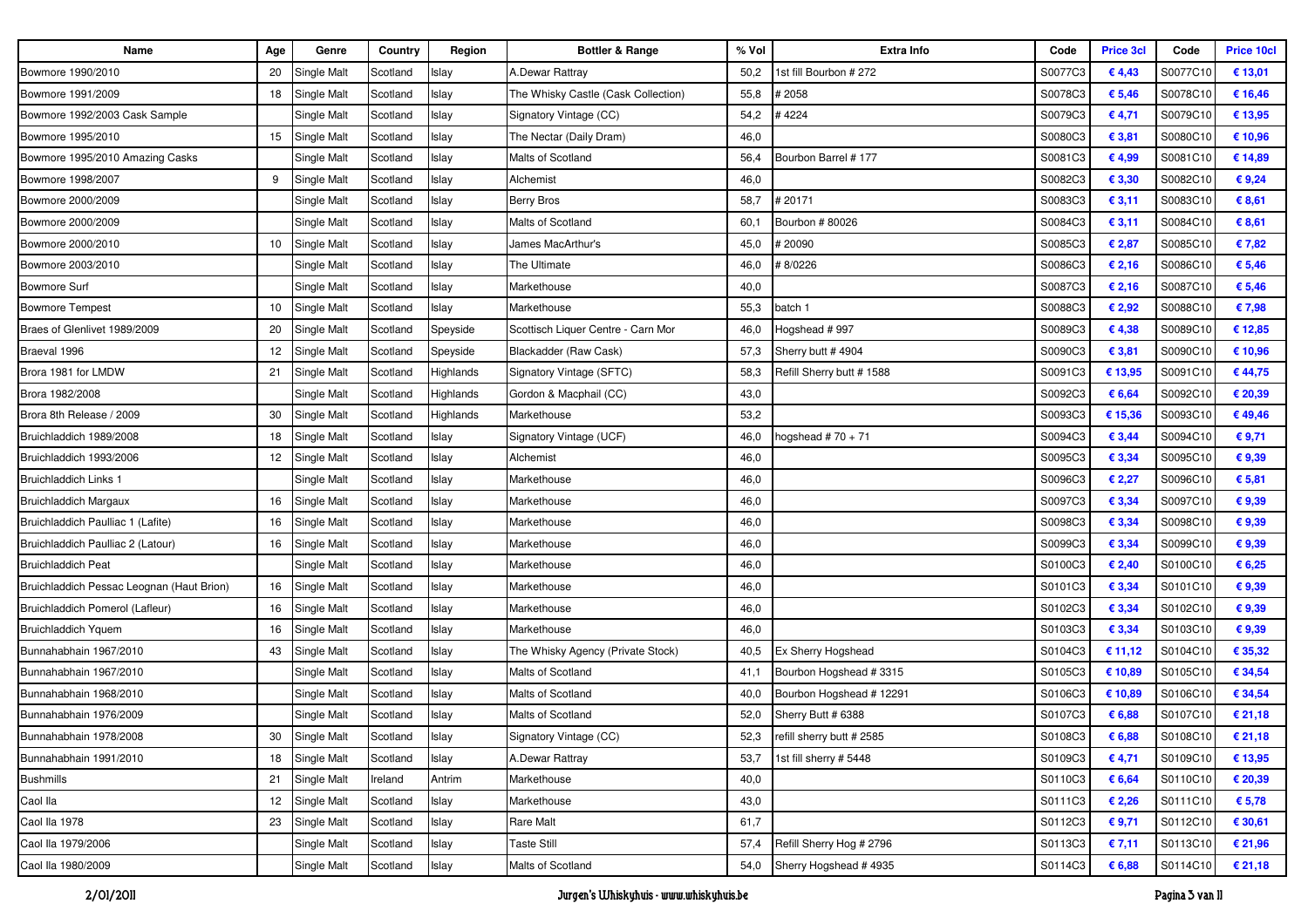| Name                                    | Age | Genre          | Country  | Region        | <b>Bottler &amp; Range</b>             | % Vol | <b>Extra Info</b>            | Code    | <b>Price 3cl</b> | Code     | <b>Price 10cl</b> |
|-----------------------------------------|-----|----------------|----------|---------------|----------------------------------------|-------|------------------------------|---------|------------------|----------|-------------------|
| Caol lla 1983/2009                      | 25  | Single Malt    | Scotland | Islay         | <b>Bladnoch Forum</b>                  | 52,7  | #4806                        | S0115C3 | € 5,46           | S0115C10 | € 16,46           |
| Caol lla 1983/2009                      | 26  | Single Malt    | Scotland | Islay         | Scottisch Liquer Centre - Carn Mor     | 46,0  | 1ogshead #4801               | S0116C3 | €4,88            | S0116C10 | € 14,50           |
| Caol lla 1989/2000                      |     | Single Malt    | Scotland | Islay         | Murray McDavid                         | 46,0  | Bourbon #MM3789              | S0117C3 | € 3,58           | S0117C10 | € 10,18           |
| Caol lla 1995/2010                      | 14  | Single Malt    | Scotland | Islay         | James MacArthur's                      | 58,4  | Sherry # 10042               | S0118C3 | € 4,10           | S0118C10 | € 11,91           |
| Caol lla 1998/2007                      | 10  | Single Malt    | Scotland | Islay         | Alchemist                              | 46,0  |                              | S0119C3 | € 3,34           | S0119C10 | €9,39             |
| Caol lla 2000/2010                      |     | Single Malt    | Scotland | Islay         | Wilson & Morgan Barrel Selection       | 48,0  | #310262/63/64/65/66/67/68/69 | S0120C3 | € 2,64           | S0120C10 | € 7,04            |
| Caol lla Distillers Edition             | 12  | Single Malt    | Scotland | Islay         | Markethouse                            | 43,0  |                              | S0121C3 | € 3,11           | S0121C10 | € 8,61            |
| Caperdonich 1968/1995                   |     | Single Malt    | Scotland | Speyside      | Gordon & Macphail (CC)                 | 40,0  |                              | S0122C3 | € 6,64           | S0122C10 | € 20,39           |
| Caperdonich 1972/2008                   |     | Single Malt    | Scotland | Speyside      | Gordon & Macphail (CS)                 | 49,9  | Sherry Butt # 1976           | S0123C3 | € $9,00$         | S0123C10 | € 28,25           |
| Cardhu                                  | 12  | Single Malt    | Scotland |               | Markethouse                            | 40,0  |                              | S0124C3 | € 2,26           | S0124C10 | € 5,78            |
| Cardhu 1974/1999                        | 25  | Single Malt    | Scotland | Highlands     | Signatory Vintage (Millennium Edition) | 56,0  | Sherry Butt # 3612           | S0125C3 | € 14,89          | S0125C10 | €47,89            |
| Càrn Mòr Islands (Arran)                | 12  | Single Malt    | Scotland | Isle of Arran | Càrn Mòr                               | 46,0  |                              | S0126C3 | € 2,54           | S0126C10 | € 6,72            |
| Celp                                    |     | Spirit Whisky  | Scotland | Islay         | Van Wees                               | 55,0  |                              | S0127C3 | € 2,64           | S0127C10 | € 7,04            |
| Chichibu (07/2008 - 12/2008)            |     | Spirit Whisky  | Japan    |               | chiro's Malt                           | 62,5  | Bourbon # 127                | S0128C3 | € 3,81           | S0128C10 | € 10,96           |
| Clontarf                                |     | Single Malt    | Ireland  |               | Markethouse                            | 40,0  |                              | S0129C3 | € 1,83           | S0129C10 | €4,36             |
| Clynelish                               | 14  | Single Malt    | Scotland | Highlands     | Markethouse                            | 46,0  |                              | S0130C3 | € 2,54           | S0130C10 | € 6,72            |
| Clynelish 1973                          | 33  | Single Malt    | Scotland | Highlands     | Prestonfield                           | 54,3  | # 8912                       | S0131C3 | € 19,61          | S0131C10 | € 63,61           |
| Clynelish 1982/2010                     |     | Single Malt    | Scotland | Highlands     | Malts of Scotland                      | 48,7  | Bourbon Hogshead # 5894      | S0132C3 | € 5,70           | S0132C10 | € 17,25           |
| Clynelish 1989/2010                     | 21  | Single Malt    | Scotland | Highlands     | The Whisky Agency                      | 54,0  | Ex Bourbon Barrel            | S0133C3 | € 5,23           | S0133C10 | € 15,68           |
| Clynelish 1990/2008                     | 17  | Single Malt    | Scotland | Highlands     | Dun Bheagan                            | 46,0  | 13149                        | S0134C3 | € 3,81           | S0134C10 | € 10,96           |
| Clynelish 1991/2008                     | 17  | Single Malt    | Scotland | Highlands     | Chieftain's                            | 46,0  | \$90921/22                   | S0135C3 | € 3,44           | S0135C10 | € 9,71            |
| Clynelish 1997/2010                     | 13  | Single Malt    | Scotland | Highlands     | James MacArthur's                      | 52,1  | Bourbon #4643                | S0136C3 | € 3,81           | S0136C10 | € 10,96           |
| Clynelish 2003/2009                     | 6   | Single Malt    | Scotland | Highlands     | Scottisch Liquer Centre - Carn Mor     | 46,0  | logshead # 2223              | S0137C3 | € 2,73           | S0137C10 | €7,35             |
| Coleburn 1978/2000                      | 21  | Single Malt    | Scotland |               | Rare Malt                              | 59,4  |                              | S0138C3 | €9,24            | S0138C10 | € 29,04           |
| Connemara                               |     | Single Malt    | Ireland  |               | Markethouse                            | 49,0  |                              | S0139C3 | € 2,16           | S0139C10 | € 5,46            |
| Connemara 2001 Ambassador               | 8   | Single Malt    | Ireland  |               | Markethouse                            | 49,0  |                              | S0140C3 | € 2,87           | S0140C10 | €7,82             |
| Connemara Sherry                        |     | Single Malt    | Ireland  |               | Markethouse                            | 46,0  |                              | S0141C3 | € 3,20           | S0141C10 | € 8,92            |
| Convalmore 1977                         | 28  | Single Malt    | Scotland | Speyside      | Markethouse                            | 57,9  |                              | S0142C3 | € 8,06           | S0142C10 | € 25,11           |
| Convalmore 1978                         | 24  | Single Malt    | Scotland | Speyside      | Rare Malt                              | 59,4  |                              | S0143C3 | € 7,82           | S0143C10 | € 24,32           |
| Cragganmore 1993/2007                   | 14  | Single Malt    | Scotland | Speyside      | A.Dewar Rattray                        | 59,8  | Bourbon #1910                | S0144C3 | € 3,53           | S0144C10 | € 10,02           |
| Cragganmore 1993/2008                   | 15  | Single Malt    | Scotland | Speyside      | Adelphi                                | 59,1  | #1907                        | S0145C3 | € 4,90           | S0145C10 | € 14,58           |
| Craigduff 1973/2005                     | 32  | Single Malt    | Scotland | Speyside      | Signatory Vintage (CC)                 |       | 53,9 Sherry Butt # 2514      | S0146C3 | € 9,71           | S0146C10 | € 30,61           |
| Craigellachie 1984/2009                 | 25  | Single Malt    | Scotland | Speyside      | The Whisky Agency for the Nectar       | 53,7  | Ex-bourbon hogshead          | S0147C3 | € 6,17           | S0147C10 | € 18,82           |
| Craigellachie 1999/2009                 | 10  | Single Malt    | Scotland | Speyside      | Scottisch Liquer Centre - Carn Mor     | 46,0  | <b>Barrel #137</b>           | S0148C3 | € 3,23           | S0148C10 | € 9,00            |
| Dailuaine 1997/2009                     |     | 12 Single Malt | Scotland | Speyside      | The Ultimate                           | 46,0  | #4229                        | S0149C3 | € 2,87           | S0149C10 | € 7,82            |
| Dalmore 1973 Gonzales Byass Sherry Cask |     | Single Malt    | Scotland | Highlands     | Markethouse                            | 52,3  |                              | S0150C3 | € 14,89          | S0150C10 | €47,89            |
| Dalmore Cigar Malt                      |     | Single Malt    | Scotland | Highlands     | Markethouse                            | 40,0  |                              | S0151C3 | € 2,64           | S0151C10 | € 7,04            |
| Dalmore Gran Reserva                    |     | Single Malt    | Scotland | Highlands     | Markethouse                            | 40,0  |                              | S0152C3 | € 2,73           | S0152C10 | €7,35             |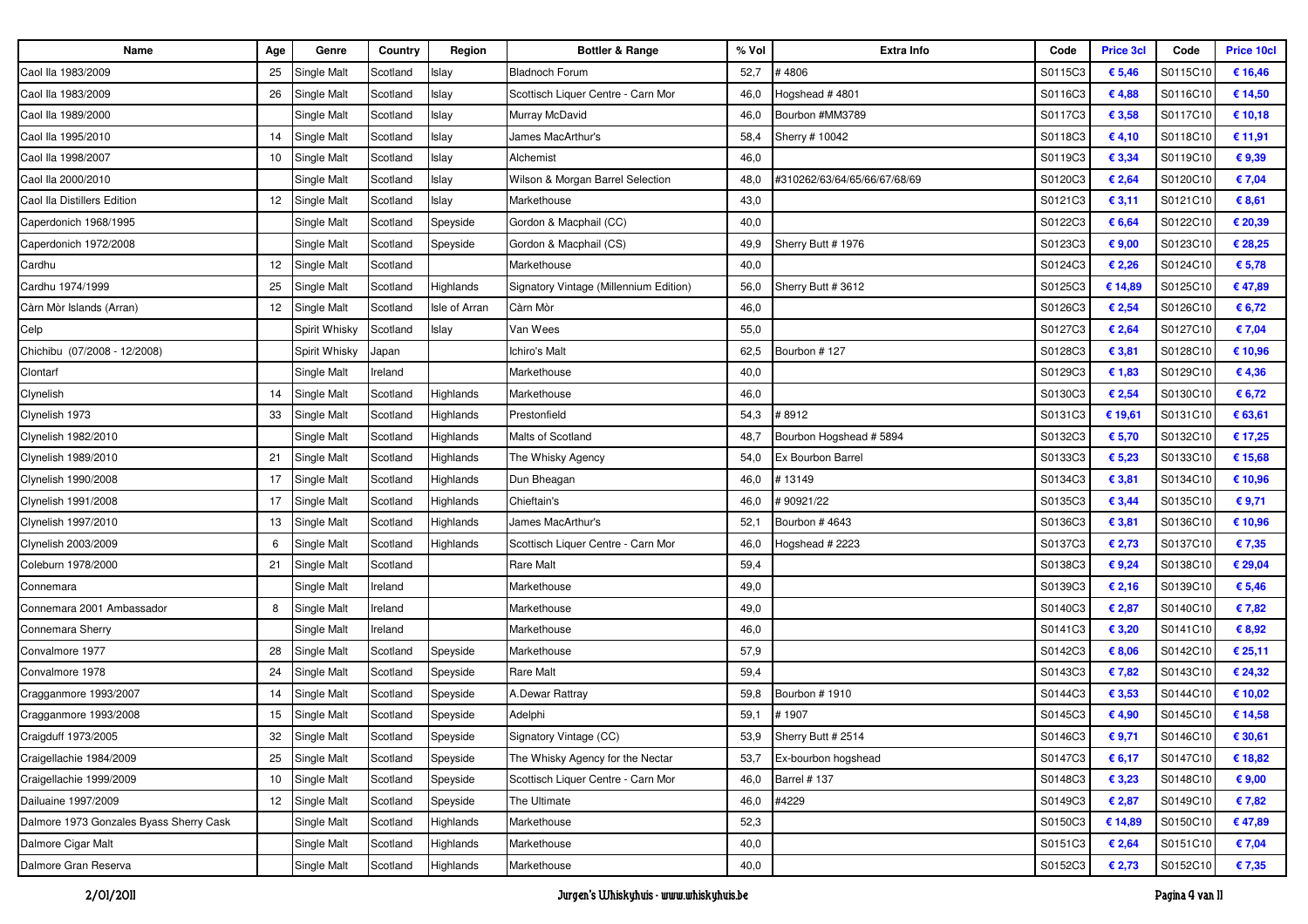| <b>Name</b>                               | Age             | Genre              | Country  | Region       | <b>Bottler &amp; Range</b>         | % Vol | Extra Info                    | Code    | <b>Price 3cl</b> | Code     | <b>Price 10cl</b> |
|-------------------------------------------|-----------------|--------------------|----------|--------------|------------------------------------|-------|-------------------------------|---------|------------------|----------|-------------------|
| Deanston 1977/2010 Handwritten Label      |                 | Single Malt        | Scotland | Highlands    | Thosop                             | 43,0  |                               | S0153C3 | €7,82            | S0153C10 | € 24,32           |
| Dunyvaig 1993 (Ardbeg)                    |                 | Single Malt        | Scotland | Islay        | Silver Seal for Bar Metro          | 50,0  |                               | S0154C3 | € 12,54          | S0154C10 | €40,04            |
| Edradour Rum Finish                       | 11              | Single Malt        | Scotland | Highlands    | Markethouse                        | 57,7  |                               | S0155C3 | €4,58            | S0155C10 | € 13,51           |
| Evan Williams for Whisky Live London 2010 | 10              | Bourbon            | America  | Kentucky     | Markethouse                        | 63,9  |                               | S0156C3 | € 5,46           | S0156C10 | € 16,46           |
| <b>Famous Grouse</b>                      | 12              | Single Malt        | Scotland |              | Markethouse                        | 40,0  |                               | S0157C3 | € 2,16           | S0157C10 | € 5,46            |
| Fascadale batch 1 (Talisker)              | 10              | Single Malt        | Scotland | Isle of Skye | Adelphi                            | 46,0  |                               | S0158C3 | € 3,11           | S0158C10 | € 8,61            |
| Glen Albyn 1975                           | 26              | Single Malt        | Scotland | Highlands    | <b>Rare Malt</b>                   | 54,8  |                               | S0159C3 | €7,82            | S0159C10 | € 24,32           |
| Glen Avon                                 |                 | Single Malt        | Scotland | Speyside     | Gordon & Macphail                  | 40,0  |                               | S0160C3 | € 2,64           | S0160C10 | € 7,04            |
| Glen Avon                                 | 15              | <b>Single Malt</b> | Scotland | Speyside     | Gordon & Macphail                  | 40,0  |                               | S0161C3 | € 5,46           | S0161C10 | € 16,46           |
| Glen Avon                                 | 21              | Single Malt        | Scotland | Speyside     | Gordon & Macphail                  | 40,0  |                               | S0162C3 | €7,82            | S0162C10 | € 24,32           |
| Glen Deveron 1992                         | 15              | Single Malt        | Scotland | Highlands    | Markethouse                        | 40,0  |                               | S0163C3 | € 3,11           | S0163C10 | € 8,61            |
| Glen Elgin                                | 12              | Single Malt        | Scotland |              | Markethouse                        | 43,0  |                               | S0164C3 | € 2,40           | S0164C10 | € 6,25            |
| Glen Elgin 1996                           | 11              | Single Malt        | Scotland | Speyside     | Signatory Vintage (UCF)            | 46,0  | Virgin oak barrels # 2332     | S0165C3 | € 2,73           | S0165C10 | €7,35             |
| Glen First Class 2000                     |                 | Single Malt        | Scotland | Speyside     | Malts of Scotland                  | 50,0  |                               | S0166C3 | € 2,45           | S0166C10 | € 6,41            |
| Glen Garioch 1990/2010                    | 20              | Single Malt        | Scotland | Highlands    | A.Dewar Rattray                    | 56,0  | Bourbon #5878                 | S0167C3 | €4,19            | S0167C10 | € 12,22           |
| Glen Grant                                |                 | Single Malt        | Scotland | Speyside     | Markethouse                        | 40,0  |                               | S0168C3 | € 2,07           | S0168C10 | € 5,15            |
| Glen Grant 1980/2009                      | 28              | Single Malt        | Scotland | Speyside     | <b>Bladnoch Forum</b>              | 51,7  | #20296                        | S0169C3 | € 5,46           | S0169C10 | € 16,46           |
| Glen Grant 1993/2007                      |                 | Single Malt        | Scotland | Speyside     | <b>Berry Bros</b>                  | 53,8  | 121908                        | S0170C3 | €4,05            | S0170C10 | € 11,75           |
| Glen Grant 1993/2009                      | 16              | Single Malt        | Scotland | Speyside     | Scottisch Liquer Centre - Carn Mor | 46,0  | Hogshead # 121910             | S0171C3 | € 3,89           | S0171C10 | € 11,20           |
| Glen Keith 1968/2008                      |                 | Single Malt        | Scotland | Speyside     | Gordon & Macphail (CC)             | 46,0  | Refill American Hogshead      | S0172C3 | € 6,88           | S0172C10 | € 21,18           |
| Glen Keith 1992/2010                      | 17              | Single Malt        | Scotland | Speyside     | A.Dewar Rattray                    | 59,7  | Bourbon # 120548              | S0173C3 | €4,05            | S0173C10 | € 11,75           |
| Glen Moray 1973/2010                      | 36              | Single Malt        | Scotland | Speyside     | Duncan Taylor (Rare Auld)          | 53,1  | #7037                         | S0174C3 | € 6,64           | S0174C10 | € 20,39           |
| Glen Ord                                  | 12              | Single Malt        | Scotland |              | Markethouse                        | 43,0  |                               | S0175C3 | € 2,64           | S0175C10 | € 7,04            |
| Glen Ord                                  | 25              | Single Malt        | Scotland |              | Markethouse                        | 58,3  |                               | S0176C3 | € 6,97           | S0176C10 | € 21,49           |
| Glen Ord                                  | 28              | Single Malt        | Scotland |              | Markethouse                        | 58,3  |                               | S0177C3 | € 15,36          | S0177C10 | €49,46            |
| Glen Ord                                  | 30              | Single Malt        | Scotland |              | Markethouse                        | 58,7  |                               | S0178C3 | € 10,74          | S0178C10 | € 34,06           |
| Glen Ord 1998/2010                        | 12              | Single Malt        | Scotland | Highlands    | James MacArthur's                  | 45,0  | Bourbon #26                   | S0179C3 | € 2,87           | S0179C10 | € 7,82            |
| Glen Ord 2004/2009                        | 5               | Single Malt        | Scotland | Highlands    | Scottisch Liquer Centre - Carn Mor | 46,0  | Hogshead #55                  | S0180C3 | € 2,73           | S0180C10 | €7,35             |
| Glen Peat Class                           | 18              | Single Malt        | Scotland | Islay        | Malts of Scotland                  | 50,0  |                               | S0181C3 | € 3,58           | S0181C10 | € 10,18           |
| Glen Rothes 1972                          | 33              | Single Malt        | Scotland | Highlands    | Signatory Vintage (CC)             | 56,6  | sherry butt # 12368           | S0182C3 | € $9,24$         | S0182C10 | € 29,04           |
| Glen Spey 1974                            | 30              | Single Malt        | Scotland |              | Murray McDavid (Mission Range)     | 46,0  |                               | S0183C3 | €7,82            | S0183C10 | € 24,32           |
| Glenallachie 1992/2009                    | 17              | Single Malt        | Scotland | Speyside     | Scottisch Liquer Centre - Carn Mor |       | 46,0 Barrel # 587             | S0184C3 | € 4,05           | S0184C10 | € 11,75           |
| Glencadam 1974/1991                       |                 | Single Malt        | Scotland | Highlands    | Gordon & Macphail (CC)             | 40,0  |                               | S0185C3 | € 5,46           | S0185C10 | € 16,46           |
| Glencadam 1995 (Madglance)                | 12 <sup>°</sup> | Single Malt        | Scotland | Highlands    | Daily Dram                         | 46,0  |                               | S0186C3 | € 2,87           | S0186C10 | € 7,82            |
| Glendronach                               | 12              | Single Malt        | Scotland | Speyside     | Markethouse                        | 40,0  |                               | S0187C3 | € 2,40           | S0187C10 | € 6,25            |
| Glendronach                               | 18              | Single Malt        | Scotland | Speyside     | Markethouse                        | 46,0  |                               | S0188C3 | € 3,81           | S0188C10 | € 10,96           |
| Glendronach 1975/1998 for LMDW            | 23              | Single Malt        | Scotland | Speyside     | Gordon & Macphail (for LMDW)       | 46,0  |                               | S0189C3 | € 14,89          | S0189C10 | € 47,89           |
| Glendronach 1993/2010                     |                 | 17 Single Malt     | Scotland | Speyside     | Markethouse                        |       | 60,5 Oloroso Sherry Butt #529 | S0190C3 | € 5,46           | S0190C10 | € 16,46           |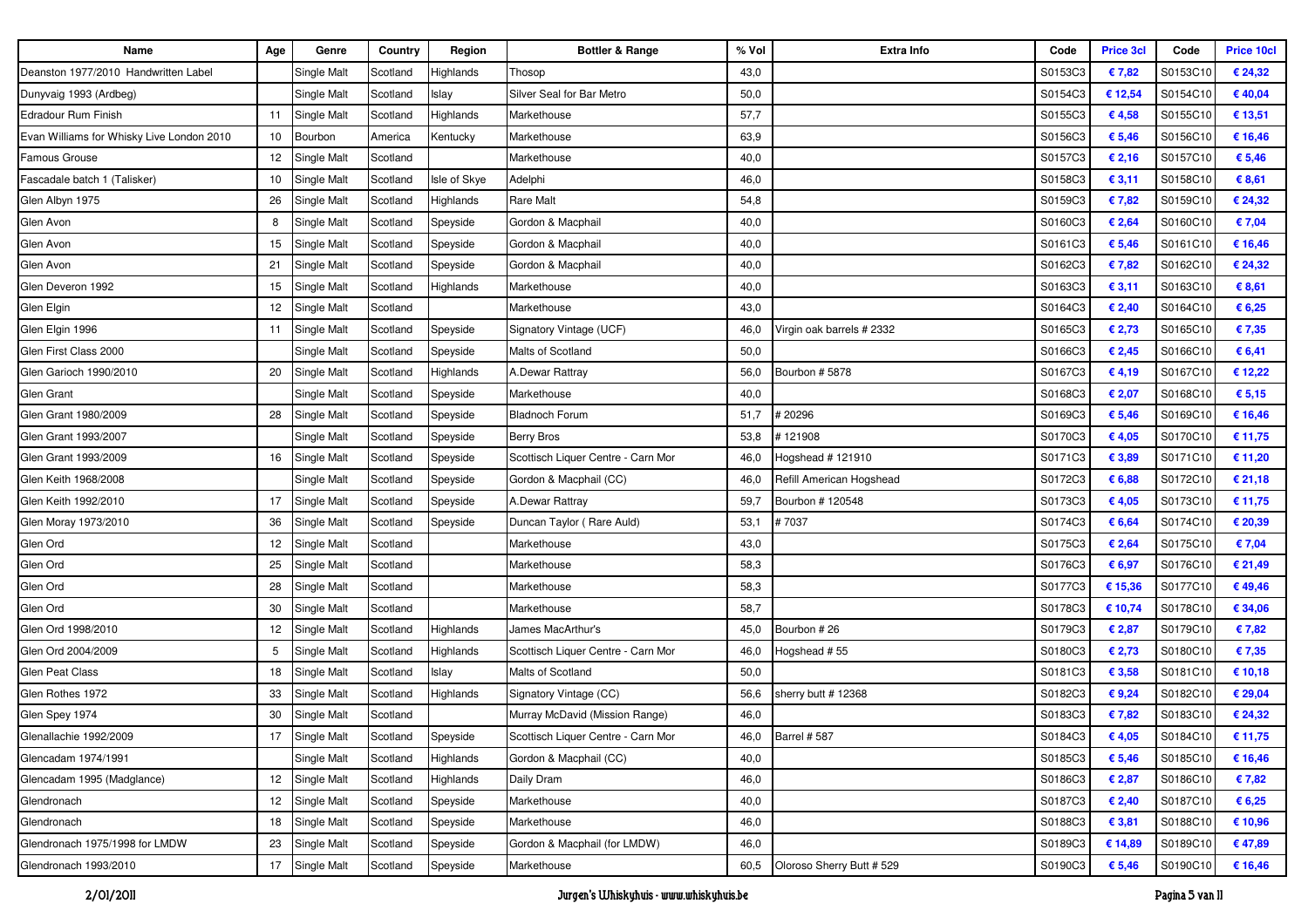| Name                                       | Age | Genre              | Country  | Region      | <b>Bottler &amp; Range</b>              | % Vol | <b>Extra Info</b>                                    | Code    | <b>Price 3cl</b> | Code     | <b>Price 10cl</b> |
|--------------------------------------------|-----|--------------------|----------|-------------|-----------------------------------------|-------|------------------------------------------------------|---------|------------------|----------|-------------------|
| Glendronach Octarine                       |     | Single Malt        | Scotland | Speyside    | Markethouse                             | 46,0  |                                                      | S0191C3 | € 2,64           | S0191C10 | € 7,04            |
| Glendronach Port Finish                    | 20  | Single Malt        | Scotland | Speyside    | Markethouse                             | 46,0  |                                                      | S0192C3 | €4,52            | S0192C10 | € 13,32           |
| Glendronach Sauternes Finish               | 14  | Single Malt        | Scotland | Speyside    | Markethouse                             | 46,0  |                                                      | S0193C3 | € 3,01           | S0193C10 | € 8,29            |
| Glendronach Virgin Oak Finish              | 14  | Single Malt        | Scotland | Speyside    | Markethouse                             | 46,0  |                                                      | S0194C3 | € 3,01           | S0194C10 | € 8,29            |
| Glendullan 1978                            | 26  | Single Malt        | Scotland | Speyside    | <b>Rare Malt</b>                        | 56,6  |                                                      | S0195C3 | € 7,35           | S0195C10 | € 22,75           |
| Glendullan 1994/2006                       | 11  | <b>Single Malt</b> | Scotland | Speyside    | Blackadder (Raw Cask)                   | 58,7  | Bodega Sherry Butt # 6816                            | S0196C3 | € 4,05           | S0196C10 | € 11,75           |
| Glenfarclas                                | 15  | Single Malt        | Scotland | Speyside    | Markethouse                             | 46,0  |                                                      | S0197C3 | € 2,92           | S0197C10 | € 7,98            |
| Glenfarclas                                | 21  | Single Malt        | Scotland | Speyside    | Markethouse                             | 43,0  |                                                      | S0198C3 | € 3,91           | S0198C10 | € 11,28           |
| Glenfarclas                                | 25  | Single Malt        | Scotland | Speyside    | Markethouse                             | 43,0  |                                                      | S0199C3 | €4,76            | S0199C10 | € 14,11           |
| Glenfarclas 1968/2010                      |     | Single Malt        | Scotland | Speyside    | Markethouse for Thosop                  | 49,7  | #702 1st fill oloroso & #5240 1st fill fino hogshead | S0200C3 | € 14,66          | S0200C10 | €47,11            |
| Glenfarclas 1968 Family Cask L. Timmermans |     | Single Malt        | Scotland | Speyside    | Markethouse for Thosop                  | 51,0  | Cask 699                                             | S0201C3 | € 15,13          | S0201C10 | €48,68            |
| Glenfarclas - The John Grant               | 6   | Single Malt        | Scotland | Speyside    | Markethouse                             | 40,0  |                                                      | S0202C3 | €7,82            | S0202C10 | € 24,32           |
| Glenfarclas Heritage                       |     | Single Malt        | Scotland | Speyside    | Markethouse                             | 40,0  |                                                      | S0203C3 | € 2,64           | S0203C10 | € 7,04            |
| Glenfarclas Old Label                      | 30  | Single Malt        | Scotland | Speyside    | Markethouse                             | 43,0  |                                                      | S0204C3 | € 10,18          | S0204C10 | € 32,18           |
| Glenglassaugh 1974/1997                    | 23  | Single Malt        | Scotland | Highlands   | Blackadder                              | 43,0  | #9766                                                | S0205C3 | € 10,18          | S0205C10 | € 32,18           |
| Glenglassaugh 1976/2009                    | 32  | Single Malt        | Scotland | Highlands   | Signatory Vintage (CC)                  | 44,4  | ogshead #2382                                        | S0206C3 | € 6,41           | S0206C10 | € 19,61           |
| Glengoyne 1972/2010                        | 37  | Single Malt        | Scotland | Highlands   | The Whisky Agency (TPD)                 | 63,5  | Refill Sherry Wood                                   | S0207C3 | € 8,29           | S0207C10 | € 25,89           |
| Glengoyne 1973/2009                        |     | Single Malt        | Scotland | Highlands   | Malts of Scotland                       | 55,1  | Bourbon Barrel # 677                                 | S0208C3 | €9,66            | S0208C10 | € 30,45           |
| Glengoyne 1994/2006 Muscatel               |     | Single Malt        | Scotland | Highlands   | Markethouse                             | 43,6  |                                                      | S0209C3 | € 5,46           | S0209C10 | € 16,46           |
| Glengoyne 1996/2008 Tokaij                 |     | Single Malt        | Scotland | Highlands   | Markethouse                             | 48,0  |                                                      | S0210C3 | € 5,46           | S0210C10 | € 16,46           |
| Glengoyne 2000/2009                        | 9   | Single Malt        | Scotland | Highlands   | Scottisch Liquer Centre - Carn Mor      | 46,0  | logshead # 438                                       | S0211C3 | € 3,06           | S0211C10 | € 8,45            |
| Glenkinchie                                | 10  | Single Malt        | Scotland |             | Markethouse                             | 43,0  |                                                      | S0212C3 | € 2,64           | S0212C10 | € 7,04            |
| Glenlivet 1976/2000                        | 24  | Single Malt        | Scotland | Speyside    | Stills of Scotland (LMDW)               | 45,0  | Sherry Butt -# 5529                                  | S0213C3 | € 9,00           | S0213C10 | € 28,25           |
| Glenlivet G. & J.G. Smith's                | 15  | Single Malt        | Scotland | Speyside    | Gordon & Macphail                       | 40,0  |                                                      | S0214C3 | € 3,58           | S0214C10 | € 10,18           |
| Glenlivet G. & J.G. Smith's                | 15  | Single Malt        | Scotland | Speyside    | Gordon & Macphail                       | 57,0  |                                                      | S0215C3 | € 5,23           | S0215C10 | € 15,68           |
| Glenlochy 1980/2008                        | 27  | Single Malt        | Scotland | Highlands   | Signatory Vintage (CC)                  | 53,9  | logshead # 2823                                      | S0216C3 | € 7,11           | S0216C10 | € 21,96           |
| Glenlossie 1984/2009                       | 25  | Single Malt        | Scotland | Speyside    | Scottisch Liquer Centre - Carn Mor      | 46,0  | Sherry Butt # 2537                                   | S0217C3 | €4,88            | S0217C10 | € 14,50           |
| Glenlossie 1996/2007                       |     | Single Malt        | Scotland | Speyside    | Berry Bros                              | 56,1  | #7061                                                | S0218C3 | € 3,34           | S0218C10 | €9,39             |
| Glenrothes                                 | 8   | Single Malt        | Scotland | Speyside    | Gordon & Macphail (MacPhail's Collect.) | 40,0  |                                                      | S0219C3 | € 2,07           | S0219C10 | € 5,15            |
| Glentauchers 1990/2006                     |     | Single Malt        | Scotland | Speyside    | Gordon & Macphail                       | 40,0  |                                                      | S0220C3 | € 2,73           | S0220C10 | € 7,35            |
| Glentauchers 2006/2009                     | 3   | Single Malt        | Scotland | Speyside    | Scottisch Liquer Centre - Carn Mor      | 46,0  | Barrel #9                                            | S0221C3 | € 2,40           | S0221C10 | € 6,25            |
| Glenturret 1993/2007                       | 14  | Single Malt        | Scotland | Highlands   | James MacArthur's                       |       | 56,9 Bourbon #188                                    | S0222C3 | € 3,81           | S0222C10 | € 10,96           |
| Glenturret 1998/2008                       |     | Single Malt        | Scotland | Highlands   | Gordon & Macphail (Reserve)             | 56,6  | # 555                                                | S0223C3 | € 2,87           | S0223C10 | € 7,82            |
| Glenugie 1966/1994                         |     | Single Malt        | Scotland | Highlands   | Gordon & Macphail (CC)                  | 40,0  |                                                      | S0224C3 | € 14,89          | S0224C10 | € 47,89           |
| Glenugie 1977                              | 27  | <b>Single Malt</b> | Scotland | Highlands   | Jim McEwans (Celtic Heartlands)         | 46,8  |                                                      | S0225C3 | € 14,89          | S0225C10 | €47,89            |
| Gouden Carolus batch 2009                  | 3   | Single Malt        | Belgium  |             | Markethouse                             | 40,0  | 1st batch                                            | S0226C3 | € 3,34           | S0226C10 | €9,39             |
| Greenore                                   | 15  | Single Malt        | Ireland  |             | Markethouse                             | 43,0  | Small batch                                          | S0227C3 | € 3,58           | S0227C10 | € 10,18           |
| Hazelburn Small Casks For Belgium          | 8   | Single Malt        | Scotland | Campbeltown | Markethouse                             | 49,1  |                                                      | S0228C3 | € 4,29           | S0228C10 | € 12,54           |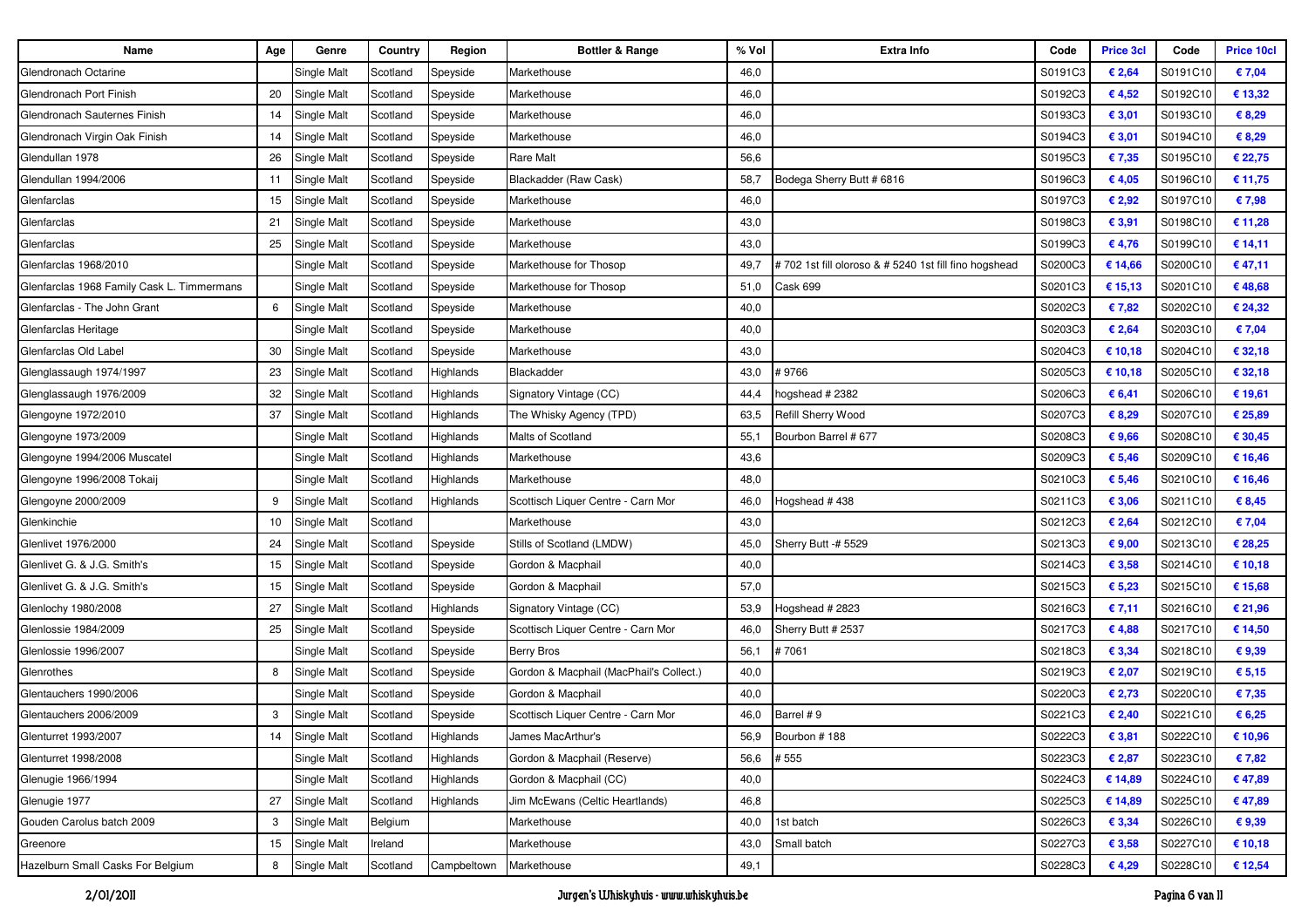| Name                                 | Age | Genre               | Country  | Region       | <b>Bottler &amp; Range</b>              | % Vol | <b>Extra Info</b>                     | Code    | <b>Price 3cl</b> | Code     | <b>Price 10cl</b> |
|--------------------------------------|-----|---------------------|----------|--------------|-----------------------------------------|-------|---------------------------------------|---------|------------------|----------|-------------------|
| Heaven Hill 1998/2006                |     | Bourbon             | America  | Kentucky     | <b>SMWS</b>                             | 66,9  | #12                                   | S0229C3 | € 5,46           | S0229C10 | € 16,46           |
| <b>Highland Park</b>                 | 8   | Single Malt         | Scotland | Orkney       | Gordon & Macphail (MacPhail's Collect.) | 40,0  |                                       | S0230C3 | € 2,26           | S0230C10 | € 5,78            |
| <b>Highland Park</b>                 | 21  | Single Malt         | Scotland | Orkney       | Markethouse                             | 40,0  |                                       | S0231C3 | € 5,46           | S0231C10 | € 16,46           |
| <b>Highland Park</b>                 | 30  | Single Malt         | Scotland | Orkney       | Gordon & Macphail (MacPhail's Collect.) | 43,0  |                                       | S0232C3 | € 5,94           | S0232C10 | € 18,04           |
| Highland Park 1986/2010              | 24  | Single Malt         | Scotland | Orkney       | The Nectar (Daily Dram)                 | 51,8  |                                       | S0233C3 | € 5,75           | S0233C10 | € 17,41           |
| Highland Park 1988/2007              | 19  | Single Malt         | Scotland | Orkney       | Blackadder (Raw Cask)                   | 55,1  | Oak Hogshead #884                     | S0234C3 | € 5,46           | S0234C10 | € 16,46           |
| Highland Park 1989/2009              |     | Single Malt         | Scotland | Orkney       | Malts of Scotland                       | 51,0  | Friple Wood # 10521                   | S0235C3 | € 4,29           | S0235C10 | € 12,54           |
| Highland Park 1989/2010              |     | Single Malt         | Scotland | Orkney       | The Ultimate                            | 46,0  | #11852                                | S0236C3 | € 3,34           | S0236C10 | € 9,39            |
| Highland Park 1990/2007              | 16  | Single Malt         | Scotland | Orkney       | The Single Malts of Scotland            | 53,2  | #1805/2508                            | S0237C3 | €4,05            | S0237C10 | € 11,75           |
| Highland Park 19902008               | 17  | Single Malt         | Scotland | Orkney       | Signatory Vintage (CC)                  | 55,2  | sherry butt # 15691                   | S0238C3 | €4,52            | S0238C10 | € 13,32           |
| Highland Park 1992/2010              | 18  | Single Malt         | Scotland | Orkney       | A.Dewar Rattray                         | 58,6  | Bourbon/Rum #2                        | S0239C3 | €4,43            | S0239C10 | € 13,01           |
| Highland Park 1993/2004              |     | Single Malt         | Scotland | Orkney       | <b>Helen Arthur</b>                     | 46,0  | #911                                  | S0240C3 | €4,29            | S0240C10 | € 12,54           |
| Highland Park 1998/2010 Saint Magnus |     | Single Malt         | Scotland | Orkney       | Markethouse                             | 55,0  |                                       | S0241C3 | € 5,70           | S0241C10 | € 17,25           |
| Highland Park 1999/2009 Whisky live  | 10  | Single Malt         | Scotland | Orkney       | Markethouse                             | 59,3  | # 5742                                | S0242C3 | €7,82            | S0242C10 | € 24,32           |
| Highland Park Old Label              | 8   | Single Malt         | Scotland | Orkney       | Gordon & Macphail                       | 40,0  |                                       | S0243C3 | € 6,64           | S0243C10 | € 20,39           |
| Inchgower 1974/2010                  | 36  | Single Malt         | Scotland | Speyside     | A.Dewar Rattray                         | 56,4  | Bourbon #7762                         | S0244C3 | €7,59            | S0244C10 | € 23,54           |
| Invergordon 1972/2009                | 36  | Single Malt         | Scotland | Highlands    | <b>Bladnoch Forum</b>                   | 41,6  | 108254                                | S0245C3 | € 5,46           | S0245C10 | € 16,46           |
| Islay Super Extra Heavy              |     | <b>Blended Malt</b> | Scotland | Islay        | Nadi Fiori                              | 46,0  |                                       | S0246C3 | € 3,86           | S0246C10 | € 11,12           |
| Isle of Jura 1992/2008               | 15  | Single Malt         | Scotland | Isle of Jura | The Single Malts of Scotland            | 55,4  | #8054                                 | S0247C3 | € 3,58           | S0247C10 | € 10,18           |
| Johnnie Walker Blue Label            |     | Blend               | Scotland |              | Markethouse                             | 40,0  |                                       | S0248C3 | €7,82            | S0248C10 | € 24,32           |
| Karuizawa 1975/2010                  |     | Single Malt         | Japan    |              | Markethouse                             | 61,8  | #6736                                 | S0249C3 | € 12,54          | S0249C10 | €40,04            |
| Karuizawa 1992/2007                  | 15  | Single Malt         | Japan    |              | Whisky Magazine - Editor's Choice       | 60,6  | American White Oak Sherry Butt # 3434 | S0250C3 | €7,82            | S0250C10 | € 24,32           |
| Karuizawa 1994/2010                  |     | Single Malt         | Japan    |              | NoH Whisky                              | 62,7  | Sherry Buitt # 270                    | S0251C3 | €7,82            | S0251C10 | € 24,32           |
| Kilbeggan                            |     | Single Malt         | Ireland  |              | Markethouse                             | 40,0  |                                       | S0252C3 | € 1,69           | S0252C10 | € 3,89            |
| Kilchoman Autumn 2009                | 3   | Single Malt         | Scotland | Islay        | Markethouse                             | 46,0  |                                       | S0253C3 | € 3,34           | S0253C10 | € 9,39            |
| Kilchoman Inaugural Release          | 3   | Single Malt         | Scotland | Islay        | Markethouse                             | 46,0  |                                       | S0254C3 | €7,82            | S0254C10 | € 24,32           |
| Kilchoman Single Cask for Belgium    |     | Single Malt         | Scotland | Islay        | Markethouse                             | 62,4  | Fresh Bourbon # 334/07                | S0255C3 | €4,29            | S0255C10 | € 12,54           |
| Kilchoman Summer 2010                | 3   | Single Malt         | Scotland | Islay        | Markethouse                             | 46,0  |                                       | S0256C3 | € 3,34           | S0256C10 | € 9,39            |
| Knappoque Castle 1995                |     | Single Malt         | Ireland  |              | Markethouse                             | 40,0  |                                       | S0257C3 | € 2,45           | S0257C10 | € 6,41            |
| Lagavulin 1979                       | 24  | Single Malt         | Scotland | Islay        | Murray McDavid (Mission Range)          | 46,0  |                                       | S0258C3 | € 14,89          | S0258C10 | €47,89            |
| Lagavulin 1994 (Undercover 1)        | 14  | Single Malt         | Scotland | Islay        | Daily Dram                              | 53,1  |                                       | S0259C3 | € 5,13           | S0259C10 | € 15,36           |
| Lagavulin 2002 Peatbull              |     | Single Malt         | Scotland | Islay        | Malt Pedigree (LMDW)                    | 58,4  |                                       | S0260C3 | € 3,20           | S0260C10 | € 8,92            |
| Lambertus                            | 10  | Single Grain        | Belgium  |              | Markethouse                             | 40,0  |                                       | S0261C3 | € 2,78           | S0261C10 | € 7,51            |
| Laphroaig                            | 10  | Single Malt         | Scotland | Islay        | Markethouse                             | 43,0  |                                       | S0262C3 | € 2,12           | S0262C10 | € 5,31            |
| Laphroaig 1990/2009                  | 18  | Single Malt         | Scotland | Islay        | Signatory Vintage (CC)                  | 52,6  | bourbon barrel # 09/61/1              | S0263C3 | € 5,23           | S0263C10 | € 15,68           |
| Laphroaig 1996/2009                  |     | Single Malt         | Scotland | Islay        | Malts of Scotland                       | 58,5  | Bourbon Hogshead # 5382               | S0264C3 | € 4,00           | S0264C10 | € 11,59           |
| Laphroaig 1997/2010                  | 13  | Single Malt         | Scotland | Islay        | A.Dewar Rattray                         | 58,0  | Bourbon/Sherry #3329                  | S0265C3 | € 4,29           | S0265C10 | € 12,54           |
| Laphroaig 1998/2009                  | 11  | Single Malt         | Scotland | Islay        | Blackadder (Raw Cask)                   | 59,0  | #700137                               | S0266C3 | €4,52            | S0266C10 | € 13,32           |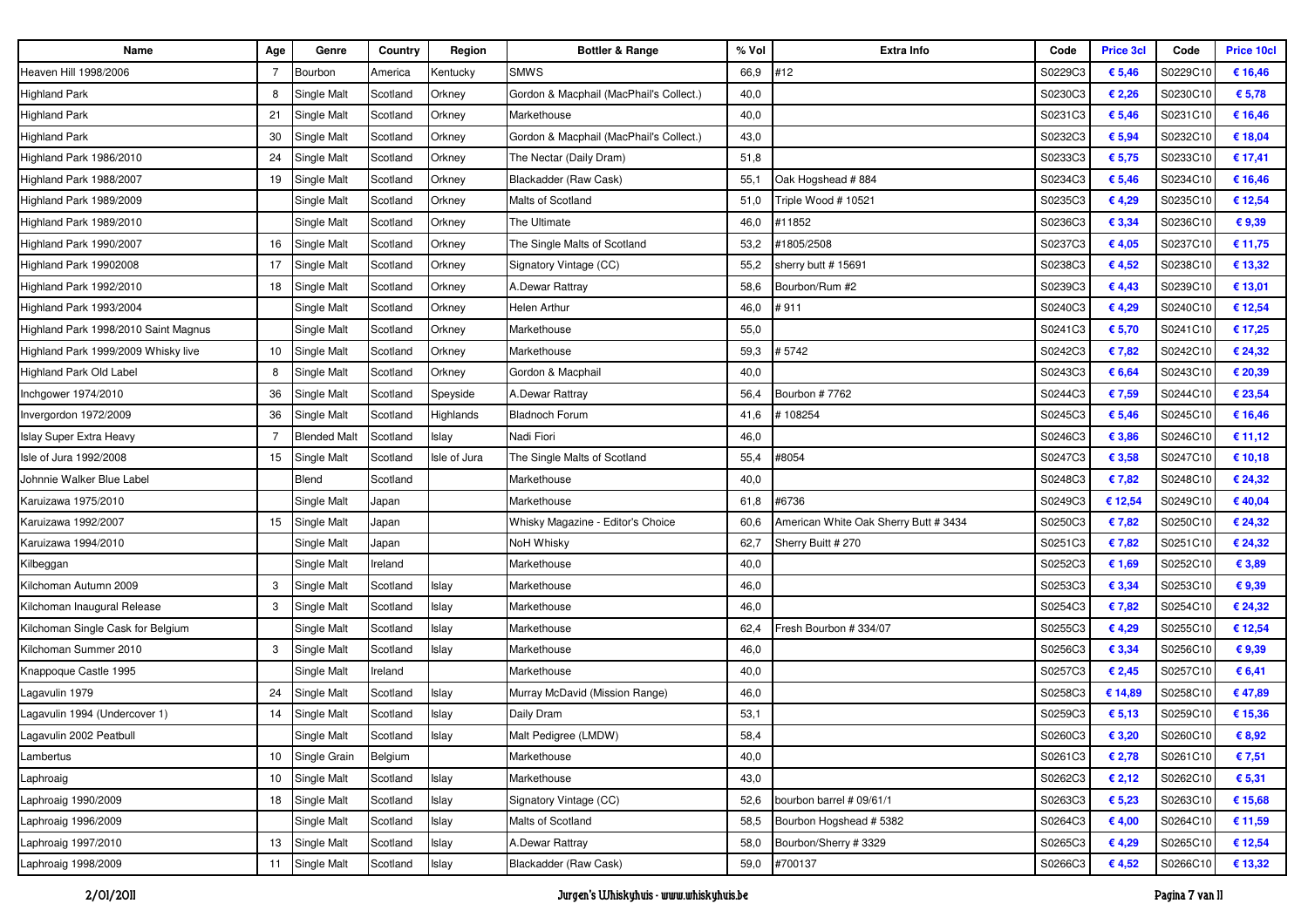| Name                          | Age            | Genre              | Country  | Region       | <b>Bottler &amp; Range</b>         | % Vol | <b>Extra Info</b>            | Code    | <b>Price 3cl</b> | Code     | <b>Price 10cl</b> |
|-------------------------------|----------------|--------------------|----------|--------------|------------------------------------|-------|------------------------------|---------|------------------|----------|-------------------|
| Laphroaig 1999                | 10             | Single Malt        | Scotland | Islay        | Murray McDavid                     | 46,0  |                              | S0267C3 | € 3,34           | S0267C10 | €9,39             |
| Laphroaig 1999/2010           | 11             | Single Malt        | Scotland | Islay        | The Nectar (Daily Dram)            | 59,5  | <b>Sherry Butt</b>           | S0268C3 | € 3,44           | S0268C10 | €9,71             |
| aphroaig 2000/2010            | 9              | Single Malt        | Scotland | Islay        | Signatory Vintage (UCF)            | 46,0  | Hogshead #4131 + 4132        | S0269C3 | € 2,40           | S0269C10 | € 6,25            |
| aphroaig Triple Wood.         |                | Single Malt        | Scotland | Islay        | Markethouse                        | 48,0  |                              | S0270C3 | € 4,29           | S0270C10 | € 12,54           |
| Laudale batch 1               | 12             | Single Malt        | Scotland | Speyside     | Adelphi                            | 46,0  |                              | S0271C3 | € 3,11           | S0271C10 | € 8,61            |
| Ledaig 1997/2007              | 10             | <b>Single Malt</b> | Scotland | Isle of Mull | Chieftain's                        | 61,3  | Butt #800004                 | S0272C3 | € 3,11           | S0272C10 | € 8,61            |
| Ledaig 2001/2010              | 8              | Single Malt        | Scotland | Isle of Mull | The Nectar (Daily Dram)            | 61,0  |                              | S0273C3 | € 2,64           | S0273C10 | € 7,04            |
| Linkwood 1996/2007            | 10             | Single Malt        | Scotland | Speyside     | Dun Bheagan                        | 43,0  | Hogshead # 8755/8757         | S0274C3 | € 2,40           | S0274C10 | € 6,25            |
| Linkwood 1973/2010            | 36             | Single Malt        | Scotland | Speyside     | The Nectar (Daily Dram)            | 50,4  |                              | S0275C3 | € 8,39           | S0275C10 | € 26,21           |
| Linkwood 1990                 | 18             | Single Malt        | Scotland | Speyside     | Gordon & Macphail                  | 45,0  | Dark Oloroso # 6964          | S0276C3 | € 4,29           | S0276C10 | € 12,54           |
| Littlemill                    | 12             | Single Malt        | Scotland | Lowlands     | Markethouse                        | 40,0  |                              | S0277C3 | € 2,31           | S0277C10 | € 5,94            |
| Littlemill 1985/2005          |                | Single Malt        | Scotland | Lowlands     | Gordon & Macphail (CC)             | 40,0  | Refill Sherry hogshead #1685 | S0278C3 | € 5,46           | S0278C10 | € 16,46           |
| Littlemill 1990/2010          |                | Single Malt        | Scotland | _owlands     | Malts of Scotland                  | 54,3  | Bourbon Barrel # 915         | S0279C3 | € 4,99           | S0279C10 | € 14,89           |
| Local Ai 1984/2008 (Caol lla) | 23             | Single Malt        | Scotland | Islay        | The Nectar (Daily Dram)            | 52,7  |                              | S0280C3 | € 6,41           | S0280C10 | € 19,61           |
| Lochindaal (Bruichladdich)    |                | Single Malt        | Scotland | Islay        | Markethouse                        | 43,0  |                              | S0281C3 | € 5,46           | S0281C10 | € 16,46           |
| Lochside 1981/2010            | 29             | Single Malt        | Scotland | Highlands    | The Nectar (Daily Dram)            | 48,6  |                              | S0282C3 | € 8,29           | S0282C10 | € 25,89           |
| Lochside 1981/2010            | 29             | Single Malt        | Scotland | Highlands    | The Whisky Agency (TPD)            | 52,4  | Ex Oloroso Hogshead          | S0283C3 | € 8,06           | S0283C10 | € 25,11           |
| Lochside 1981/2010            | 29             | Single Malt        | Scotland | Highlands    | The Whisky Agency (TPD)            | 52,7  | Ex Fino Hogshead             | S0284C3 | € 8,06           | S0284C10 | € 25,11           |
| Lochside 1991/2007            |                | Single Malt        | Scotland | Highlands    | Gordon & Macphail (CC)             | 43,0  | Refill Bourbon               | S0285C3 | € 3,34           | S0285C10 | €9,39             |
| Locke's                       | 8              | Single Malt        | Ireland  |              | Markethouse                        | 40,0  |                              | S0286C3 | € 2,31           | S0286C10 | € 5,94            |
| Long Red 1996/2008 (Glen Ord) | 12             | Single Malt        | Scotland | Highlands    | The Nectar (Daily Dram)            | 46,0  |                              | S0287C3 | € 2,82           | S0287C10 | €7,66             |
| Longmorn 1971/2008            |                | Single Malt        | Scotland | Speyside     | Gordon & Macphail                  | 43,0  |                              | S0288C3 | € 7,59           | S0288C10 | € 23,54           |
| Longmorn 1975/2010            | 35             | Single Malt        | Scotland | Speyside     | The Nectar (Daily Dram)            | 44,0  |                              | S0289C3 | € 10,18          | S0289C10 | € 32,18           |
| Longmorn 1989                 | 18             | Single Malt        | Scotland | Speyside     | Signatory Vintage (CC)             | 56,6  | 10gshead # 18742             | S0290C3 | €4,76            | S0290C10 | € 14,11           |
| Longmorn 1990/2009            | 19             | Single Malt        | Scotland | Speyside     | The Single Malts of Scotland       | 54,5  | #25003                       | S0291C3 | €4,05            | S0291C10 | € 11,75           |
| Longmorn 1990/2010            | 20             | Single Malt        | Scotland | Speyside     | A.Dewar Rattray                    | 52,8  | Bourbon # 30025              | S0292C3 | €4,14            | S0292C10 | € 12,06           |
| Longmorn 1992/2007            |                | Single Malt        | Scotland | Speyside     | Berry Bros                         | 46,0  | 162551                       | S0293C3 | € 3,11           | S0293C10 | € 8,61            |
| Longmorn 1994/2008            | 14             | Single Malt        | Scotland | Speyside     | Douglas Laing (OMC)                | 50,0  | Refill Hogshead # 4804       | S0294C3 | € 3,58           | S0294C10 | € 10,18           |
| Longmorn 1996/2009            | 13             | Single Malt        | Scotland | Speyside     | Scottisch Liquer Centre - Carn Mor | 46,0  | Hogshead # 156794            | S0295C3 | € 3,56           | S0295C10 | € 10,10           |
| Longrow CV                    |                | Single Malt        | Scotland | Campbeltown  | Markethouse                        | 46,0  |                              | S0296C3 | € 2,64           | S0296C10 | € 7,04            |
| Longrow Gaja Barolo           | $\overline{7}$ | <b>Single Malt</b> | Scotland | Campbeltown  | Markethouse                        | 55,8  |                              | S0297C3 | € 3,63           | S0297C10 | € 10,34           |
| Macallan 1988/2000            | 11             | Single Malt        | Scotland | Speyside     | Cooper's Choice                    |       | 43,0 sherry cask             | S0298C3 | € 4,52           | S0298C10 | € 13,32           |
| Macallan 1988/2000            |                | Single Malt        | Scotland | Speyside     | Signatory Vintage                  | 43,0  | sherry butt # 2499           | S0299C3 | € 6,25           | S0299C10 | € 19,08           |
| Macallan 1988/2009            | 21             | <b>Single Malt</b> | Scotland | Speyside     | Scottisch Liquer Centre - Carn Mor | 46,0  | Hogshead #9171               | S0300C3 | €4,38            | S0300C10 | € 12,85           |
| Macallan 1989                 |                | 18 Single Malt     | Scotland | Speyside     | Signatory Vintage (UCF)            | 46,0  | hoghshead $# 9428 +29$       | S0301C3 | €4,05            | S0301C10 | € 11,75           |
| Macallan 1991/2010            | 19             | Single Malt        | Scotland | Speyside     | A.Dewar Rattray                    | 58,9  | Bourbon #4135                | S0302C3 | € 5,18           | S0302C10 | € 15,52           |
| Macallan Fine Oak             | 21             | <b>Single Malt</b> | Scotland | Speyside     | Markethouse                        | 43,0  |                              | S0303C3 | € 9,33           | S0303C10 | € 29,35           |
| Macallan Fine Oak             | 30             | <b>Single Malt</b> | Scotland | Speyside     | Markethouse                        | 40,0  |                              | S0304C3 | € 23,00          | S0304C10 | € 74,92           |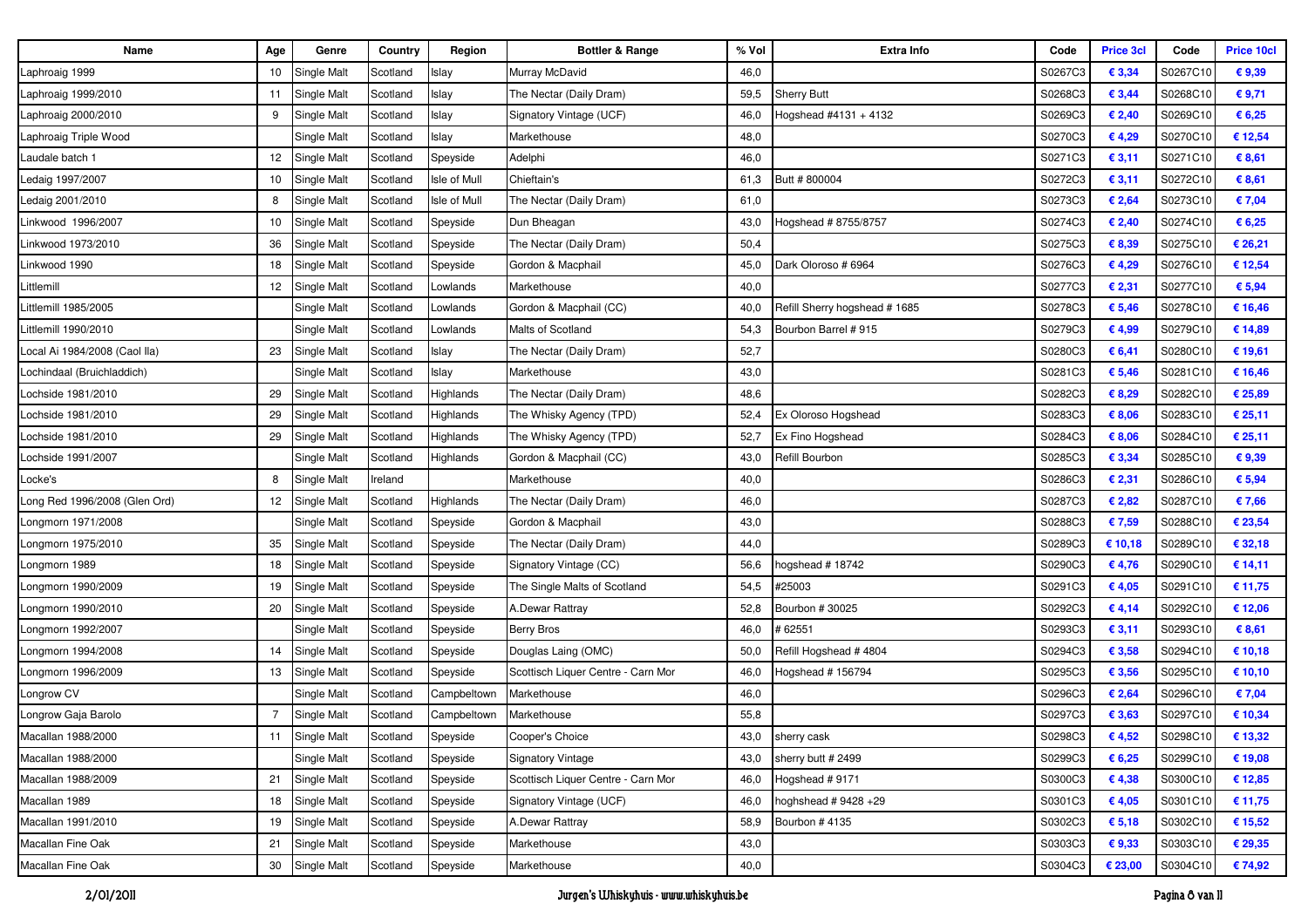| Name                               | Age | Genre               | Country  | Region       | <b>Bottler &amp; Range</b>             | % Vol | <b>Extra Info</b>                | Code    | <b>Price 3cl</b> | Code     | <b>Price 10cl</b> |
|------------------------------------|-----|---------------------|----------|--------------|----------------------------------------|-------|----------------------------------|---------|------------------|----------|-------------------|
| MacDuff 1984/2009                  | 25  | Single Malt         | Scotland | Highlands    | Kintra                                 | 55,0  | Bourbon # cm 143                 | S0305C3 | € 4,76           | S0305C10 | € 14,11           |
| MacDuff 1991/2007                  | 16  | Single Malt         | Scotland | Highlands    | The Single Malts of Scotland           | 59,6  | Barrel # 6131                    | S0306C3 | € 3,58           | S0306C10 | € 10,18           |
| MacDuff 2005/2009                  |     | Single Malt         | Scotland | Speyside     | Scottisch Liquer Centre - Carn Mor     | 46,0  | Hogshead #23                     | S0307C3 | € 2,57           | S0307C10 | € 6,80            |
| Mannochmore 1974                   | 22  | Single Malt         | Scotland | Highlands    | Rare Malt                              | 60,1  |                                  | S0308C3 | €7,82            | S0308C10 | € 24,32           |
| Millburn 1974/1998                 |     | Single Malt         | Scotland | Highlands    | Gordon & Macphail (CC)                 | 40,0  |                                  | S0309C3 | € 5,46           | S0309C10 | € 16,46           |
| Miltonduff                         | 11  | Single Malt         | Scotland | Speyside     | David Stirk (Exclusife Malts)          | 54,1  | # 5566                           | S0310C3 | € 2,97           | S0310C10 | € 8,14            |
| Miltonduff (Mille Tone's D'oeuffs) | 8   | Single Malt         | Scotland | Speyside     | Daily Dram                             | 46,0  |                                  | S0311C3 | € 2,64           | S0311C10 | € 7,04            |
| Miltonduff 1978/1999               | 21  | Single Malt         | Scotland | Speyside     | Signatory Vintage (Dumpy)              | 59,2  | Sherry Butt # 1685               | S0312C3 | € 10,18          | S0312C10 | € 32,18           |
| MiltonDuff 1998/2009               | 11  | Single Malt         | Scotland | Speyside     | Scottisch Liquer Centre - Carn Mor     | 46,0  | Hogshead #3620                   | S0313C3 | € 3,39           | S0313C10 | € 9,55            |
| Mortlach                           | 16  | Single Malt         | Scotland | Speyside     | Cadenhead (Duthies)                    | 46,0  | Sherry Wood                      | S0314C3 | € 3,58           | S0314C10 | € 10,18           |
| Mortlach 1988                      | 19  | Single Malt         | Scotland | Speyside     | Signatory Vintage (CC)                 | 58,5  | sherry butt # 4727               | S0315C3 | € 5,46           | S0315C10 | € 16,46           |
| Mortlach 1990/2010                 | 19  | Single Malt         | Scotland | Speyside     | A.Dewar Rattray                        | 58,6  | Sherry # 5950 (part)             | S0316C3 | € 4,99           | S0316C10 | € 14,89           |
| Mortlach 1996/2010                 | 14  | Single Malt         | Scotland | Speyside     | James MacArthur's                      | 45,0  | Bourbon #1007                    | S0317C3 | € 2,97           | S0317C10 | € 8,14            |
| Mosstowie 1979/2010                | 31  | Single Malt         | Scotland | Speyside     | Signatory Vintage (CC)                 | 50,4  | Bourbon Barrel # 12907           | S0318C3 | € 6,41           | S0318C10 | € 19,61           |
| Nikka All Malt                     |     | <b>Blended Malt</b> | Japan    |              | Markethouse                            | 40,0  |                                  | S0319C3 | € 1,79           | S0319C10 | €4,21             |
| Nikka From the Barrel              |     | Single Malt         | Japan    |              | Markethouse                            | 51,4  |                                  | S0320C3 | € 2,47           | S0320C10 | € 6,47            |
| Nikka Yoichi 1986/2008             |     | Single Malt         | Japan    |              | Markethouse                            | 59,0  | 112112                           | S0321C3 | € 10,18          | S0321C10 | € 32,18           |
| Nikka Yoichi 1991/2009             |     | Single Malt         | Japan    |              | Markethouse                            | 58,0  | 129374                           | S0322C3 | € 8,29           | S0322C10 | € 25,89           |
| North British 1963/2008            | 45  | Single Malt         | Scotland | Lowlands     | <b>Signatory Vintage</b>               | 55,8  | #48762                           | S0323C3 | €9,24            | S0323C10 | € 29,04           |
| North British 1991/2008            | 16  | Single Malt         | Scotland | Lowlands     | Signatory Vintage (CC)                 | 48,9  | Californian Sherry Cask # 259480 | S0324C3 | € 3,58           | S0324C10 | € 10,18           |
| Oban                               | 18  | Single Malt         | Scotland | Highlands    | Markethouse                            | 43,0  |                                  | S0325C3 | € 10,18          | S0325C10 | € 32,18           |
| Octomore 2.2 Orpheus               | 5   | Single Malt         | Scotland | Highlands    | Markethouse                            | 61,0  |                                  | S0326C3 | € 5,46           | S0326C10 | € 16,46           |
| Old Elgin                          | 8   | Single Malt         | Scotland | Speyside     | Gordon & Macphail                      | 40,0  |                                  | S0327C3 | € 5,46           | S0327C10 | € 16,46           |
| Old Pulteney                       | 8   | Single Malt         | Scotland | Highlands    | Gordon & Macphail                      | 40,0  |                                  | S0328C3 | € 2,16           | S0328C10 | € 5,46            |
| Old Pulteney                       | 12  | Single Malt         | Scotland | Highlands    | Markethouse                            | 40,0  |                                  | S0329C3 | € 2,16           | S0329C10 | € 5,46            |
| Old Pulteney                       | 15  | <b>Single Malt</b>  | Scotland | Highlands    | Markethouse                            | 60,7  | sherry # 1301                    | S0330C3 | € 9,00           | S0330C10 | € 28,25           |
| Old Pulteney                       | 21  | Single Malt         | Scotland | Highlands    | Markethouse                            | 46,0  |                                  | S0331C3 | € 5,46           | S0331C10 | € 16,46           |
| Old Pulteney 1994/2007             |     | Single Malt         | Scotland | Highlands    | Gordon & Macphail (Private Collection) | 45,0  | Sauternes Cask # 06/125 1-5      | S0332C3 | € 5,46           | S0332C10 | € 16,46           |
| Old Pulteney 1995/2010             |     | Single Malt         | Scotland | Highlands    | Gordon & Macphail (Cask Collection)    | 60,5  | First Fill Sherry Butt # 1505    | S0333C3 | € 5,46           | S0333C10 | € 16,46           |
| Peat 2 Peat                        | 10  | <b>Single Malt</b>  | Scotland | Islay        | Taste Still                            | 54,7  |                                  | S0334C3 | € 3,72           | S0334C10 | € 10,65           |
| Peat Reek 2010                     |     | Single Malt         | Scotland | Islay        | Blackadder (Raw Cask)                  | 61,4  |                                  | S0335C3 | € 4,05           | S0335C10 | € 11,75           |
| Peter Dawson Reserve               |     | Blend               | Scotland |              | Markethouse                            | 40,0  |                                  | S0336C3 | € 2,16           | S0336C10 | € 5,46            |
| Pittyvaich 1976/2001               | 24  | Single Malt         | Scotland | Speyside     | Blackadder                             | 43,0  | #8423                            | S0337C3 | €7,82            | S0337C10 | € 24,32           |
| Poit Dhubh                         |     | 12 Single Malt      | Scotland | Isle of Skye | Markethouse                            | 43,0  |                                  | S0338C3 | € 2,35           | S0338C10 | € 6,09            |
| Port Askaig                        |     | 17 Single Malt      | Scotland | Islay        | Markethouse                            | 45,8  |                                  | S0339C3 | € 3,58           | S0339C10 | € 10,18           |
| Port Charlotte 2001/2010           |     | Single Malt         | Scotland | Islay        | Malts of Scotland                      | 61,6  | Sherry Hogshead #833             | S0340C3 | € 5,46           | S0340C10 | € 16,46           |
| Port Charlotte 2002                | 5   | Single Malt         | Scotland | Islay        | Niadi Fiori Private Reserve            | 46,0  | First Fill Sherry Cask           | S0341C3 | € 7,82           | S0341C10 | € 24,32           |
| Port Charlotte 6                   | 6   | Single Malt         | Scotland | Islay        | Markethouse                            | 61,6  |                                  | S0342C3 | € 6,64           | S0342C10 | € 20,39           |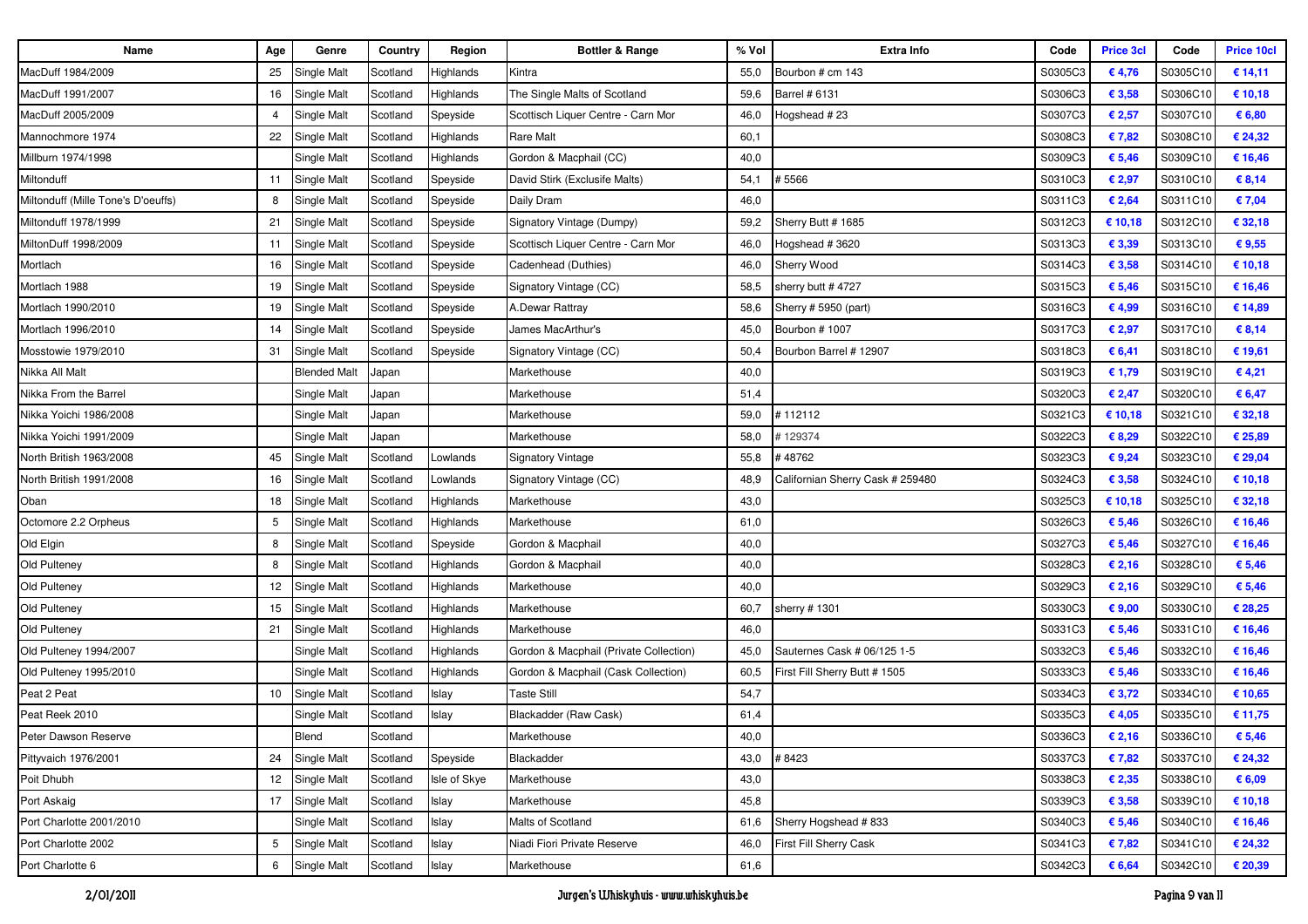| Name                                   | Age | Genre               | Country  | Region      | Bottler & Range                     | % Vol | <b>Extra Info</b>                      | Code    | <b>Price 3cl</b> | Code     | <b>Price 10cl</b> |
|----------------------------------------|-----|---------------------|----------|-------------|-------------------------------------|-------|----------------------------------------|---------|------------------|----------|-------------------|
| Port Ellen 1978/2002                   | 23  | Single Malt         | Scotland | Islay       | <b>Signatory Vintage</b>            | 59,0  | Refill Sherry Butt # 5268              | S0343C3 | € 21,96          | S0343C10 | € 71,46           |
| Port Ellen 1978/2002                   | 23  | Single Malt         | Scotland | Islay       | <b>Signatory Vintage</b>            | 60,9  | Sherry Butt # 5265                     | S0344C3 | € 21,96          | S0344C10 | € 71,46           |
| Port Ellen 1982/2007                   |     | Single Malt         | Scotland | Islay       | <b>Berry Bros</b>                   | 58,1  | #2850                                  | S0345C3 | € 10,18          | S0345C10 | € 32,18           |
| Port Ellen 1982/2009                   | 26  | Single Malt         | Scotland | Islay       | Douglas Laing (OMC)                 | 50,0  | Refill Butt # 5398                     | S0346C3 | € 8,29           | S0346C10 | € 25,89           |
| Port Ellen 1982/2009                   | 26  | Single Malt         | Scotland | Islay       | Old Bothwell                        | 55,7  | # 2473                                 | S0347C3 | € 8,06           | S0347C10 | € 25,11           |
| Port Ellen 1982/2009                   | 26  | Single Malt         | Scotland | Islay       | Old Bothwell                        | 56,4  | #2545                                  | S0348C3 | € 8,06           | S0348C10 | € 25,11           |
| Port Ellen 1982/2009                   |     | Single Malt         | Scotland | Islay       | Douglas Laing (OMC) for Daily Dram  | 56,2  |                                        | S0349C3 | € 10,18          | S0349C10 | € 32,18           |
| Port Ellen 1982/2010                   | 27  | Single Malt         | Scotland | Islay       | The Nectar (Daily Dram)             | 53,0  |                                        | S0350C3 | € 10,18          | S0350C10 | € 32,18           |
| Port Ellen 1982/2010                   | 27  | <b>Single Malt</b>  | Scotland | Islay       | Old Bothwell for Thosop             | 55,5  | # 5558                                 | S0351C3 | € 8,29           | S0351C10 | € 25,89           |
| Port Ellen 1982/2010                   | 27  | Single Malt         | Scotland | Islay       | Wilson & Morgan Barrel Selection    | 61,3  | Butt #2347                             | S0352C3 | € 10,65          | S0352C10 | € 33,75           |
| Port Ellen 1983/2009                   | 26  | Single Malt         | Scotland | Islay       | Old Bothwell for Thosop             | 54,9  | # 220                                  | S0353C3 | € 8,29           | S0353C10 | € 25,89           |
| Port Ellen 1983/2010                   |     | Single Malt         | Scotland | Islay       | Malts of Scotland                   | 56,0  | Refill Sherry Butt # MoS 66            | S0354C3 | € 9,71           | S0354C10 | € 30,61           |
| Redbreast                              | 12  | Single Malt         | Ireland  |             | Markethouse                         | 40,0  |                                        | S0355C3 | € 2,40           | S0355C10 | € 6,25            |
| Redbreast                              | 15  | Single Malt         | Ireland  |             | Markethouse                         | 46,0  |                                        | S0356C3 | € 3,34           | S0356C10 | €9,39             |
| Rosebank 1981                          | 20  | Single Malt         | Scotland | Lowlands    | <b>Rare Malt</b>                    | 62,3  |                                        | S0357C3 | € 10,18          | S0357C10 | € 32,18           |
| Rosebank 1981                          | 22  | Single Malt         | Scotland | Lowlands    | <b>Rare Malt</b>                    | 61,1  |                                        | S0358C3 | € 10,18          | S0358C10 | € 32,18           |
| Rosebank 1989/2005                     | 16  | Single Malt         | Scotland | Lowlands    | Cadenhead                           | 55,3  | Bourbon Hogshead # 294                 | S0359C3 | € 5,46           | S0359C10 | € 16,46           |
| Rosebank 1991/2009                     |     | Single Malt         | Scotland | Lowlands    | Gordon & Macphail (Cask Collection) | 55,3  | Refill Bourbon Barrel # 2119-2120-2121 | S0360C3 | € 5,46           | S0360C10 | € 16,46           |
| Royal Brackla 1975/2001                |     | Single Malt         | Scotland | Highlands   | Signatory Vintage (Dumpy)           | 55,4  | # 5418                                 | S0361C3 | € 10,18          | S0361C10 | € 32,18           |
| Royal Lochnagar 1986/2009              | 23  | Single Malt         | Scotland | Highlands   | Scottisch Liquer Centre - Carn Mor  | 46,0  | Hogshead # 1109                        | S0362C3 | €4,55            | S0362C10 | € 13,40           |
| Scapa 1993/2008                        | 15  | Single Malt         | Scotland | Orkney      | Douglas Laing (OMC)                 | 50,0  | Refill Hogshead # 4713                 | S0363C3 | € 4,52           | S0363C10 | € 13,32           |
| Secret Stills 1993/2008 (Glen Garioch) |     | Single Malt         | Scotland | Highlands   | Gordon & Macphail                   | 45,0  | First Fill Sherry Butt # 779           | S0364C3 | € 4,05           | S0364C10 | € 11,75           |
| Shiny Cell 1995/2008                   |     | Single Malt         | Scotland | Highlands   | The Nectar (Daily Dram)             | 46,0  |                                        | S0365C3 | € 3,58           | S0365C10 | € 10,18           |
| Smokehead Extra Rare                   |     | Single Malt         | Scotland | Islay       | Markethouse                         | 40,0  |                                        | S0366C3 | € 2,40           | S0366C10 | € 6,25            |
| Smoking Islay 2010                     |     | Single Malt         | Scotland | Islay       | Blackadder                          | 60,3  | #BA2010/420                            | S0367C3 | €4,14            | S0367C10 | € 12,06           |
| Sound of Islay                         |     | <b>Blended Malt</b> | Scotland | Islay       | Van Wees                            | 46,0  |                                        | S0368C3 | € 2,40           | S0368C10 | € 6,25            |
| Speyside 1995/2009                     | 14  | <b>Single Malt</b>  | Scotland | Highlands   | Scottisch Liquer Centre - Carn Mor  | 46,0  | Sherry Butt #18                        | S0369C3 | € 3,72           | S0369C10 | € 10,65           |
| Spice Tree                             |     | Blended Malt        | Scotland |             | <b>Compass Box</b>                  | 46,0  |                                        | S0370C3 | € 2,49           | S0370C10 | € 6,56            |
| Springbank                             | 10  | Single Malt         | Scotland | Campbeltown | Markethouse                         | 46,0  |                                        | S0371C3 | € 2,54           | S0371C10 | € 6,72            |
| Springbank                             | 18  | Single Malt         | Scotland | Campbeltown | Markethouse                         | 46,0  | batch 2010                             | S0372C3 | € 4,99           | S0372C10 | € 14,89           |
| Springbank 175 Anniversary             | 12  | Single Malt         | Scotland | Campbeltown | Markethouse                         | 46,0  |                                        | S0373C3 | € 5,46           | S0373C10 | € 16,46           |
| Springbank 1970/2004                   | 34  | Single Malt         | Scotland | Campbeltown | Signatory Vintage (Prestonfield)    |       | 51,2 Sherry Butt # 1631                | S0374C3 | € 16,31          | S0374C10 | € 52,61           |
| Springbank 1997 Batch 2                |     | Single Malt         | Scotland | Campbeltown | Markethouse                         | 54,9  |                                        | S0375C3 | €4,29            | S0375C10 | € 12,54           |
| Springbank CV                          |     | Single Malt         | Scotland | Campbeltown | Markethouse                         | 46,0  | New label                              | S0376C3 | € 2,31           | S0376C10 | € 5,94            |
| St Magdalene 1982/2008                 |     | Single Malt         | Scotland | Lowlands    | <b>Berry Bros</b>                   | 46,0  | #2199                                  | S0377C3 | € 7,82           | S0377C10 | € 24,32           |
| Strathisla                             | 25  | Single Malt         | Scotland | Speyside    | Gordon & Macphail                   | 43,0  |                                        | S0378C3 | € 4,99           | S0378C10 | € 14,89           |
| Strathisla                             | 30  | <b>Single Malt</b>  | Scotland | Speyside    | Gordon & Macphail                   | 43,0  |                                        | S0379C3 | € 6,17           | S0379C10 | € 18,82           |
| Strathisla                             | 40  | Single Malt         | Scotland | Speyside    | Gordon & Macphail                   | 43,0  |                                        | S0380C3 | € 9,00           | S0380C10 | € 28,25           |